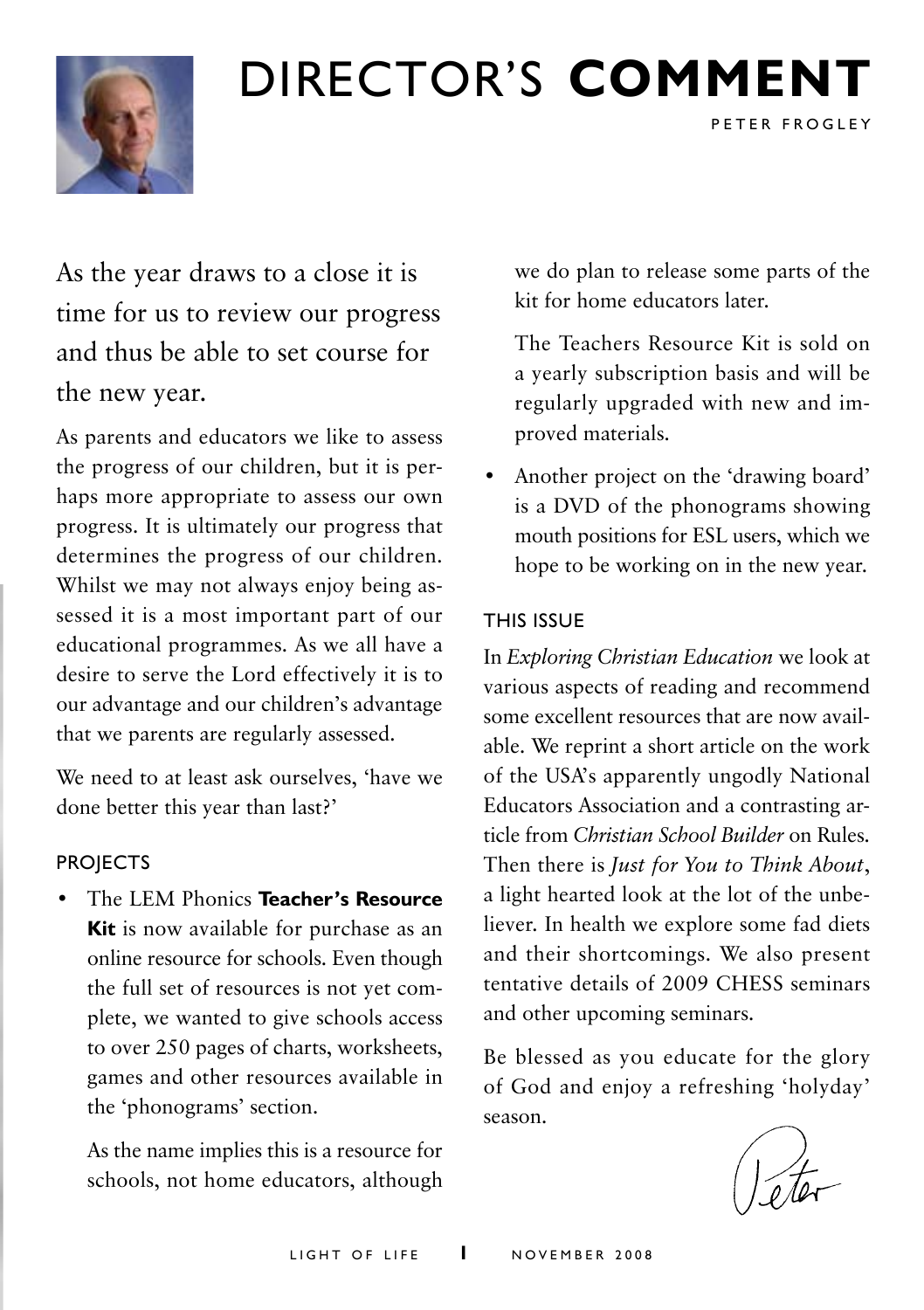

# CHESS FRIMMY AS BE

# **Chess**

The CHESS programme is ready to go for 2009, despite numbers in 2008 being a little disappointing. Those that did attend proved a great blessing and encouragement to us. There were many new to home education and it was a privilege to help them make plans for teaching their children at home.

The CHESS seminars are a great opportunity to check out resources first hand, to hear good teaching on home education topics and to meet other local home educators of like mind. It is a day of high value and for 2009 we have reduced attendance fees even further.

With increasing costs and lower patronage Kingsley Education plan to withdraw from a number of CHESS seminars for 2009.

# news **update**

We have planned dates for capital cities 2009. Registration details will appear in the quarterly issues of *Light of Life* and on our website at **www.lem.com.au**

#### Dates for CHESS 2009

| <b>Brisbane</b> | Sat 2 May        |
|-----------------|------------------|
| Melbourne       | Sat 6 June       |
| Hobart          | Sat 13 June      |
| Adelaide        | Sat 4 July       |
| Sydney          | Sat 8 August     |
| Perth           | Sat 12 September |

Various local vendors may also display and sell wares and services at CHESS.

Home educators in regional areas are welcome to enquire about CHESS seminars or book displays in their areas. Sometimes we drive past your area on the way to another CHESS and it is a simple exercise to stop by for a book display or seminar.

# **Overseas**

#### Papua New Guinea

My visit to PNG in September for the tenth anniversary of the Integrated Christian Schools, based in Lae, proved to be very successful. Hundreds of people attended the celebrations with many in tribal dress for the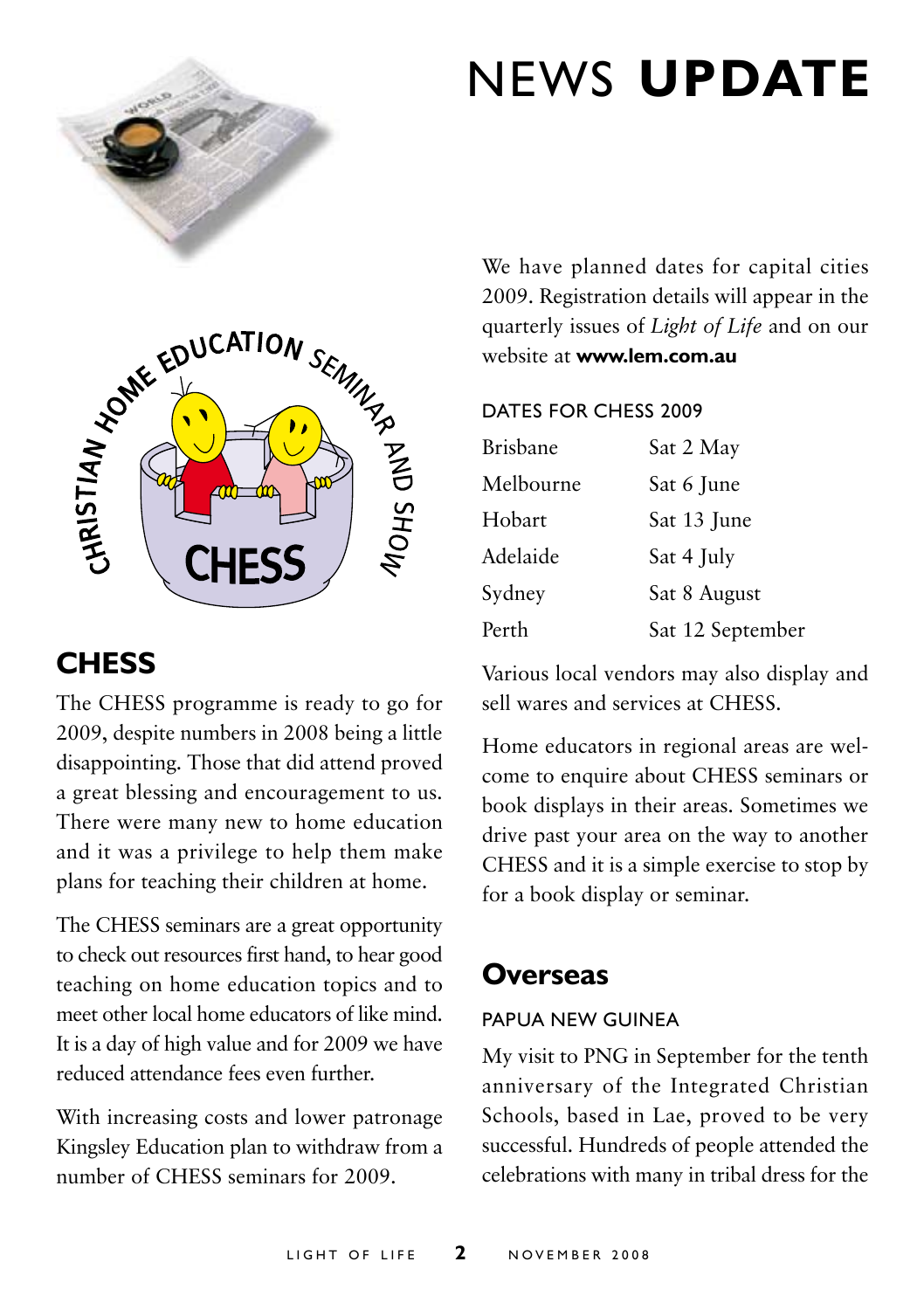various performances. There were a number of encouraging developments in this nation with a myriad of challenges. I taught twenty teachers who had done basic LEM Phonics training and the majority made good progress. LEM Phonics is now being used in well over forty schools in PNG. Help is needed for further training and equipping of schools and teachers for the ongoing development of the programme.

#### **TANZANIA**

Peter Frogley is planning to visit Joshua Foundation in November to discuss the way forward with LEM Phonics after Evelyn's four weeks of teaching there in April. We would like to think that we would be able to begin producing materials locally for the African market. However, being a very poor area, few will be able to afford all the materials they would like to have to introduce the programme properly. It may be that some would like to assist with this project through donations—contact the office for more details.

#### **PFRU**

As I write this I am about to leave for Peru for a series of teacher training seminars. Bob Relyea has been busy organising for the visit and has done an excellent job with seminars from one end of Peru to the other. I trust that in the next *Light of Life* I will be able to report favourably on the visit.

# Do I need A **new computer?**

**JOHN GARRARD** 

## There are many reasons you might be in the market for a new computer.

A lightning strike here, a dropped laptop there, or maybe you just get tired of waiting for things to happen on the screen. Perhaps you don't even have a computer in your house and are looking for a new adventure! So what should you do?

If your computer has suddenly started running slowly or begins flashing up error messages, the culprit is most likely recently installed software, or a virus. Before you toss out the computer, try uninstalling the last piece of software you installed. You can also try searching the internet for the text of the error message (type it in double quotes and the results will be more specific, e.g. "http. dll not found"). You can usually find good information about the message and step by step instructions on how to fix it. **Self research: \$0, Computer tech: \$80+/hr**

Thinking about the type of problem you're having is helpful too. Does it only affect certain software? Try reinstalling that software. Is file transfer slow? It may be to do with your network or internet connection. Is it having problems at startup? Check what software is loading at startup and disable the things you don't want.

But if your computer just seems like it's struggling with everyday tasks, a simple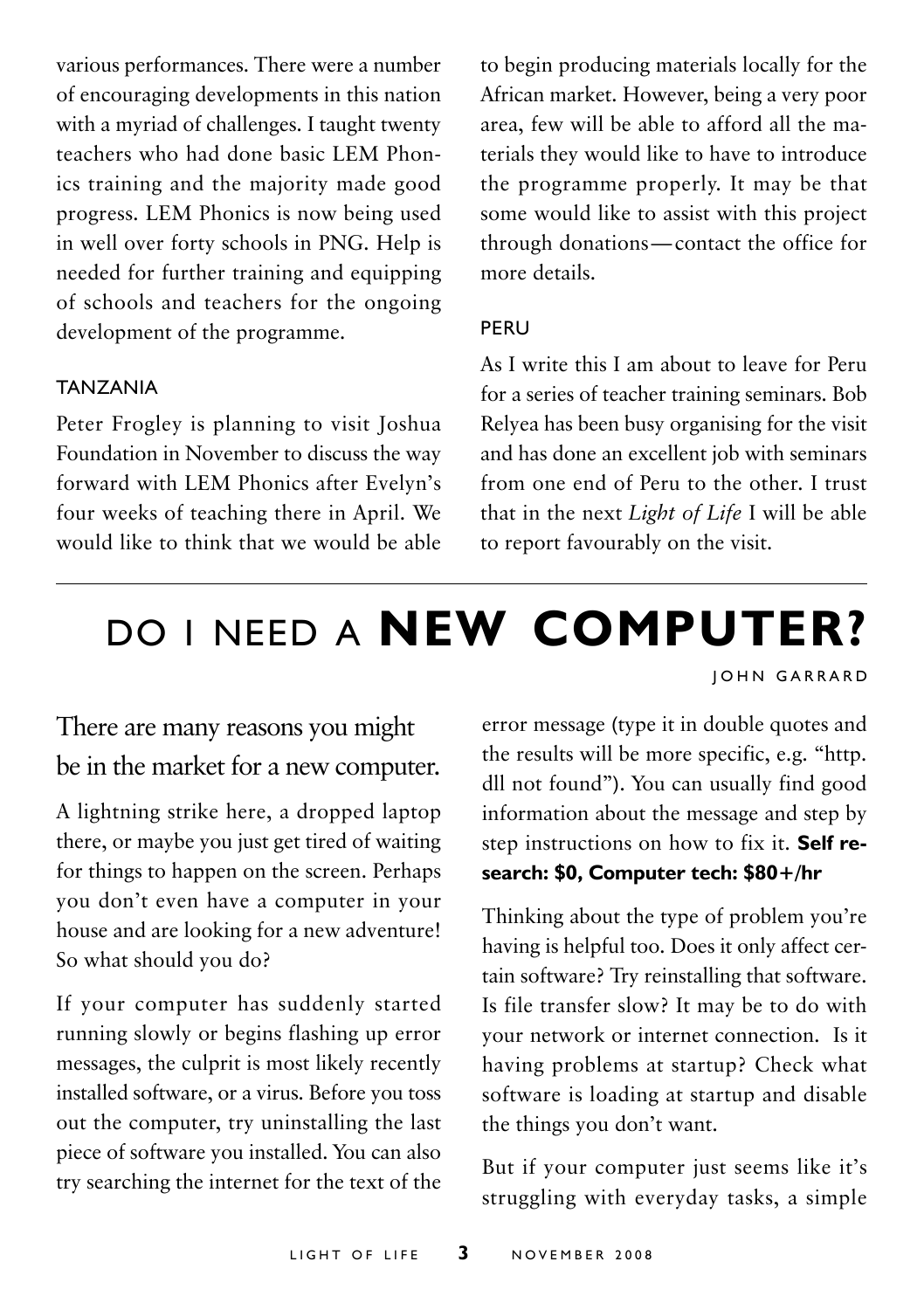RAM upgrade may be all that's needed. If the computer seems to spend lots of time 'chugging' with the hard drive light blazing in fury, that usually means it's having to frequently access the *paging file*, which is an area on the hard drive used when it runs out of RAM. Adding another stick of RAM will likely make an amazing difference at a fraction of the cost of a new computer. **RAM: \$30–50**

If we've tried all that and there's still no joy, it's time to bite the bullet and get a new computer. For most of us, the first thing to consider is budget. And, again for most of us, the answer will be 'as little as possible'. So the next thing to consider is your needs in light of your budget.

Realistically, if you only need to write emails, surf the internet, view photos, watch DVDs and use office software like Word or Excel, you don't need the latest computer or even the latest version software. In fact newer software like Windows Vista, Office 2007, Norton or McAfee can actually be detrimental to performance because they take up valuable system resources even when you're not using them!

You should be able to get a decent Pentium III or IV computer with Windows XP, 256MB of RAM and a 20GB or so hard drive which will admirably do the tasks outlined above. **Older desktop: \$100–200**

Laptop or desktop? Again, it comes down to your needs. Portability comes at a cost, so an equivalent specification desktop will almost always be cheaper than the laptop version. Having said that, many of the major chain stores are beginning to stock laptops at very low prices. Keep an eye out for 'cash back' deals which can bring the price of a brand new laptop down to what you'd expect to pay for a second hand one. **Entry level laptop: \$500–800**

Keep in mind that things like playing graphically intense games, desktop publishing or image and video editing require significantly higher specifications in just about every area (RAM, CPU speed, hard drive, video). **High level desktop or laptop: \$1000+**

New or second hand? The most obvious benefit with a new computer is the warranty and after sales service you would get with it. But, as with most things, it comes at a price. If you have to choose between a new, slightly lesser computer and a second hand better one, the new one is almost always worth it, because you'll get the warranty and you'll know for sure that it hasn't been abused in any way.

Where to look? Many places have computer fairs or markets where people can buy and sell new and second hand computer parts. Otherwise look on the internet at places like ebay, or even in the newspaper. For new computers try Dell online, or look in major stores like Dick Smith or JB HiFi and sniff out a bargain.

Some large organisations will regularly get rid of their old computers. If you know the right people you may even be able to get 'something for nothing'. As James said, 'you do not have because you do not ask!'

*For questions or comments on all things computer, email john@lem.com.au*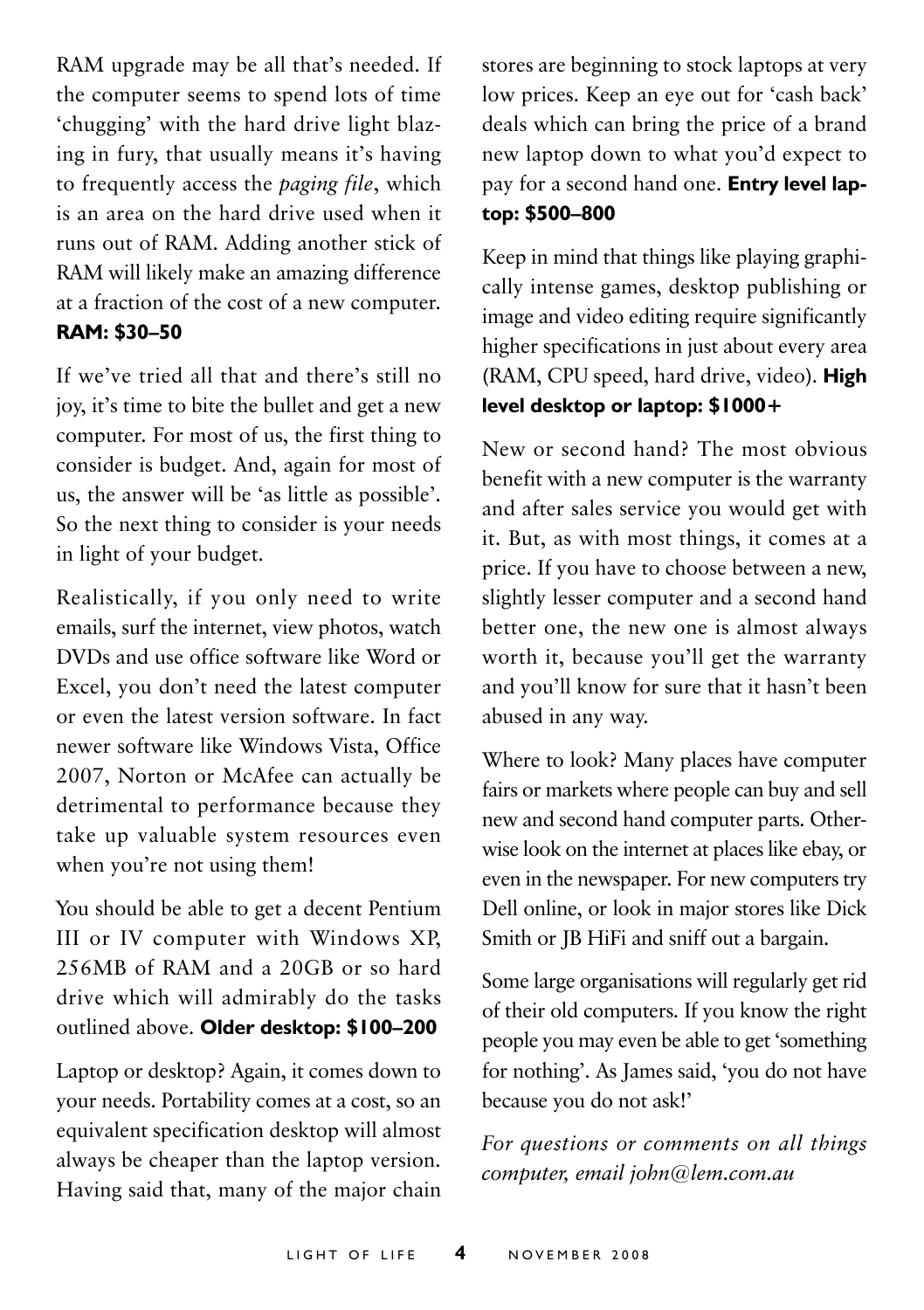

# exploring **christian education**

P E T E R F R O G L E Y

**70 Reading**

Light Educational Ministries has historically made much of reading because we believe reading is

### important.

As time has passed there has developed a school of thought that reading is now less important because we have access to computers—and they teach by pictures!

This faulty presumption along with the advent of progressive education, with its inadequate philosophy and methodology, has evidenced a significant fall in reading ability. We observed this in our own classrooms and in seeking God for a better method for teaching reading discovered intensive phonics. From this foundation we developed the LEM Phonics programme which has proven to be highly successful in teaching children to read. Of course with the LEM Phonics multisensory approach we are simultaneously teaching spelling, writing, and listening along with reading skills.

# **Biblically**

Christianity is known as *the religion of the Book*, with reference to the Bible. The Bible is God's objective revelation to man and as

such is important. Thus reading has always been important, at least since the Reformation, for Christian people. As Christian parents we want to ensure that our children are able to read the Bible. It is the Word of God that is hidden in their hearts that they might not sin against God (Psalm 119:11).

For this reason it would be unconscionable for a Christian to say with modern educators that reading is for those who have an interest and aptitude for it. Christians, before all others, have a vested interest in their children being able to read well, for our purpose here on earth is to take dominion for the glory of God. To achieve that goal it is necessary to be well educated and equipped—and to do that we must be able to read well.

It is unfortunate that in our day sections of the church have become preoccupied with the emotion of the faith and the importance of the Bible has diminished. With this has become a lack of awareness of the importance of reading. Christians now often make judgements on the basis of feeling.

# **Growing skills**

The nature of the LEM Phonics program is to provide extensive word building and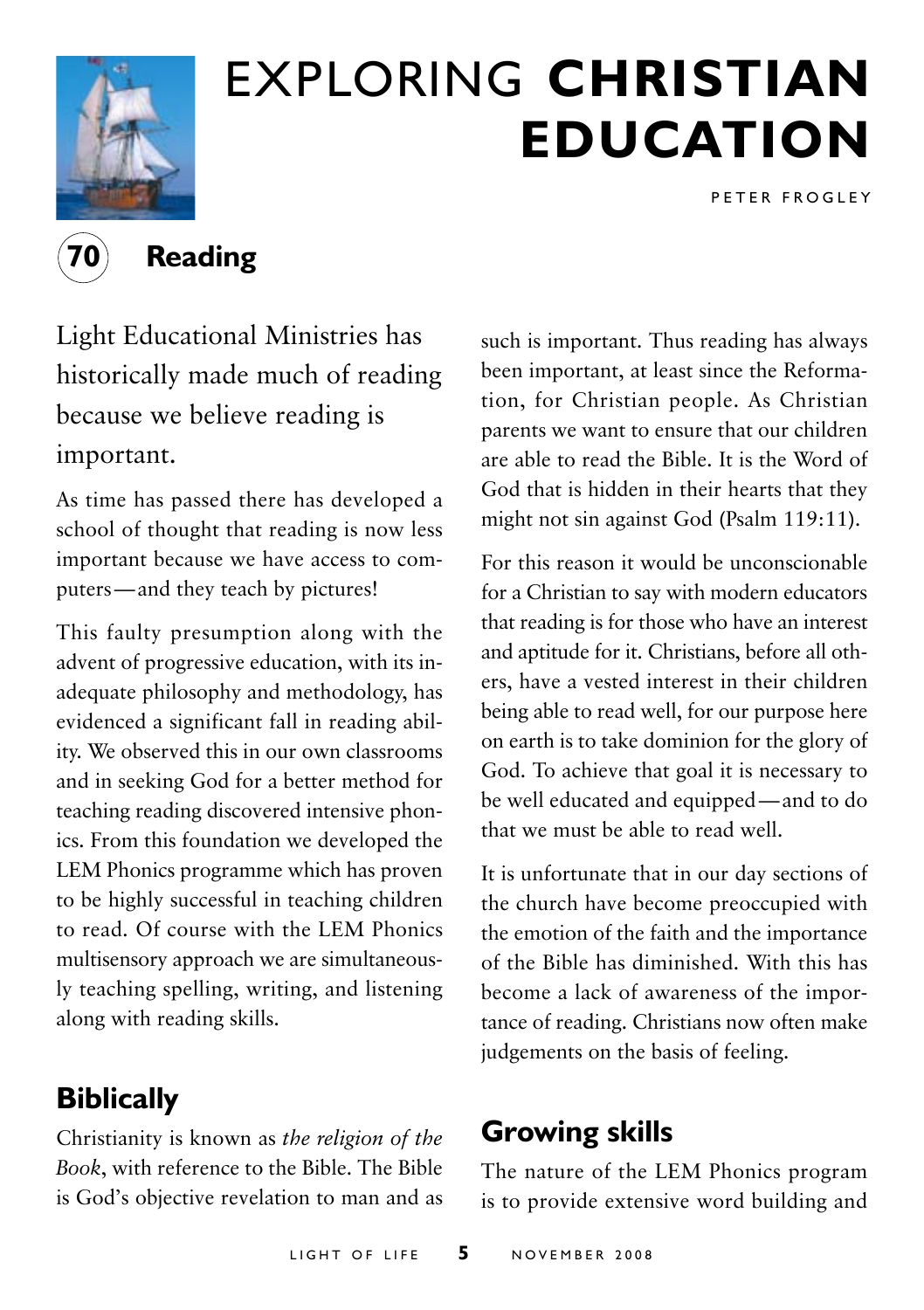analysing skills through the set of rules. These rules are used by children as a tool to build and understand many new words. Thus they quickly build an extensive vocabulary, which of course

means they are able to read at a high level. Indeed it is not uncommon to find a nine year old reading and spelling at a mid-teen level. This means they have been able to read their Bible from about six or seven years of age.

Whilst there are sets of readers in the LEM Phonics programme, children are by no means limited to these. The world of writing is now open before them. Of course they will need to read at the level of their comprehension—and by that I don't mean their ability to understand words, but rather the ideas and concepts presented. For example, a child could read the words in a theological text, but the ideas presented may well be beyond their understanding. This is one of the points opponents will raise, claiming that phonics doesn't teach meaning and thus comprehension. That is not the case! The conundrum faced by whole word advocates is that it is not possible to have meaning if you can't read the text.

Another increasingly major issue in children's reading is the lavishly illustrated, full-colour books that we now have filling the shelves of our bookshops—including Christian shops. We do not read pictures—in fact we use a different part of our brain in looking at pictures than we do when reading text. Trying to both read the text and admire pictures creates confusion for the child. Reading

# readers are for reading, not for looking at **pictures**

books are for reading. Reading stimulates our imagination. Imagination is that wonderful gift from God that allows us humans to be human and to perceive of the future and thus make plans for it. Whilst imagination operating from our sin nature creates all sorts of problems for us (as it did for the people of Noah's day—every thought of their imagination was only evil), for God's people it is for developing our ability to walk in obedience to the Holy Spirit.

A frequent criticism of the Rod and Staff Publishers Reading Series is the lack of coloured pictures—indeed the sparsity of any pictures. Often people are helped when they understand that this is a *reader*, it is for *reading*—not for looking at pictures. When people see the importance of reading to understand and imagine, they see the wisdom of including less pictures.

# **Comprehension**

I have already touched on the idea of comprehension (reading with understanding) in claiming that children taught to read through intensive phonics do have a good understanding, despite what critics say. Contrary to some people's thinking we do not teach words (vocabulary) in a vacuum. As we teach new words we do so with meaning and usage of the words. Children are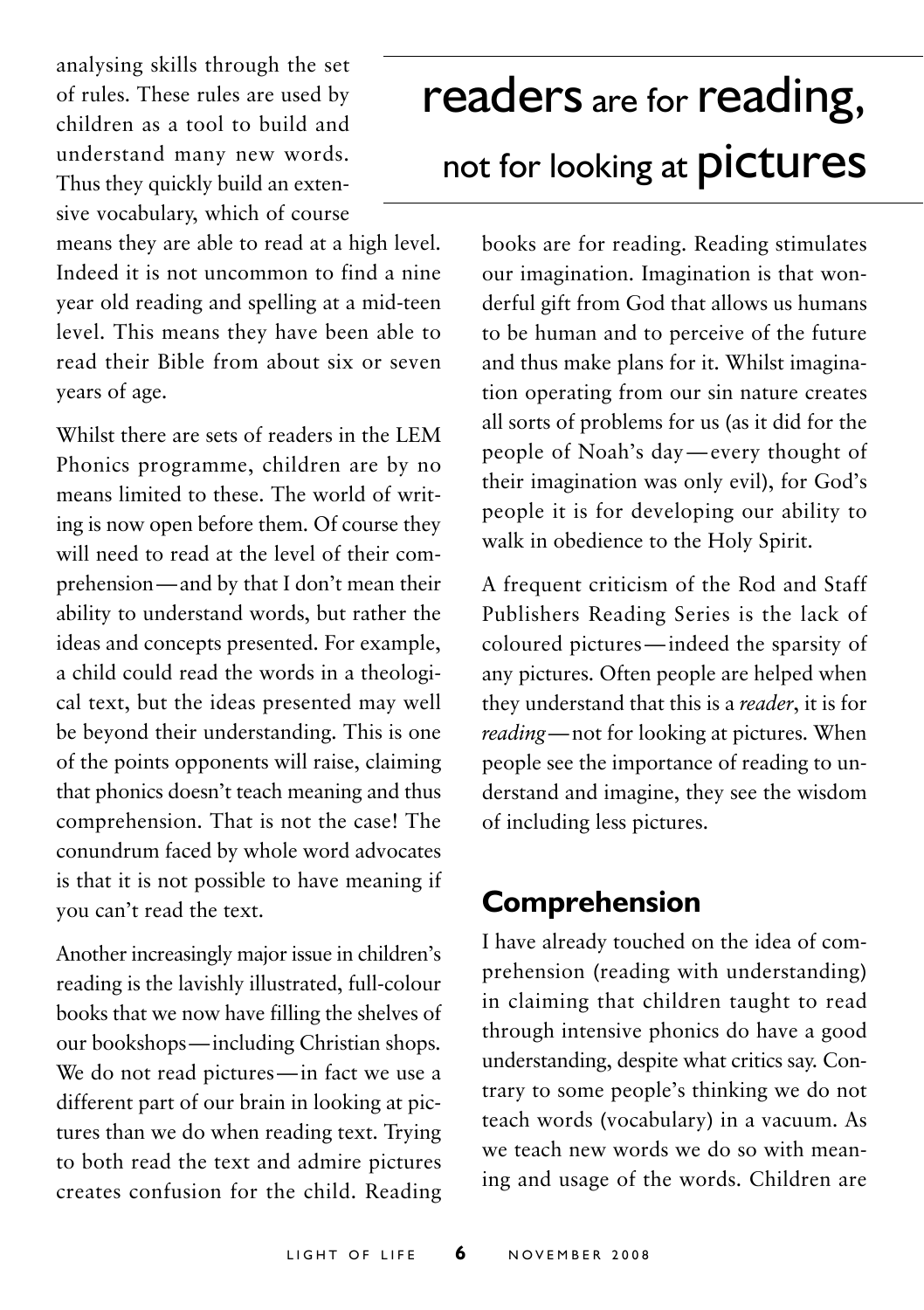thus not just learning vocabulary—indeed to do so would be irrelevant and virtually impossible. Imagine teaching the word 'faith 'without explaining it—it would be almost useless information.

## **Building a Library**

A common refrain from parents who have used LEM Phonics is 'we can't keep up with giving them books to read'. What a problem to have! Rather, it is a blessing as there is no shortage of good things to read and what better investment than to build a library of quality books. You can use the local library, but you may well find, as many before you have, that public libraries have very little material that you would want your children to read.

It is for that very reason we established the student library section of the LEM *Curriculum and Library Catalogue*. It is often not easy to find good reading materials; even from Christian bookshops. Our library section is not a full selection of all that is worth reading, but it does help provide a foundation of quality reading for Christian children.

## **Tools of Learning**

Reading is one of the tools of learning; thus as children master reading they have access to a multitude of books, covering every area of knowledge conceivable. This allows parents to wisely present children with reading that will assist them to develop as godly adults.

## **LEM Resources**

Returning to the LEM Catalogue, let's explore some of the offerings. Books are grouped from lower primary to upper secondary levels and in each level we have a selection from each of our main curriculum publishers—Rod and Staff Publishers, Bob Jones University Press, A Beka Book and Christian Liberty Press.

#### Lower Primary

There are delightful books from *Caterpillar Green* to *Mice of Herring Bone* to *The Robinson Crusoe Reader.* There is also a lovely series of *Heroes for Young Readers* with 16 hard cover titles on the lives of famous Christians such as *David Livingstone, Eric Liddell, Hudson Taylor and William Carey.*

The idea of heroes for our children is im-

portant—of course, parents should be their greatest heroes. But reading the stories of men and women who served the Lord in their various endeavours in life is an inspiration to our children.

#### Middle Primary

At the middle primary level we again have books from our curriculum publishers which are commonly used in their respective curriculum frameworks. In addition, there is the *Grandmas Attic* series which is popular with girls and the *Light Keepers* series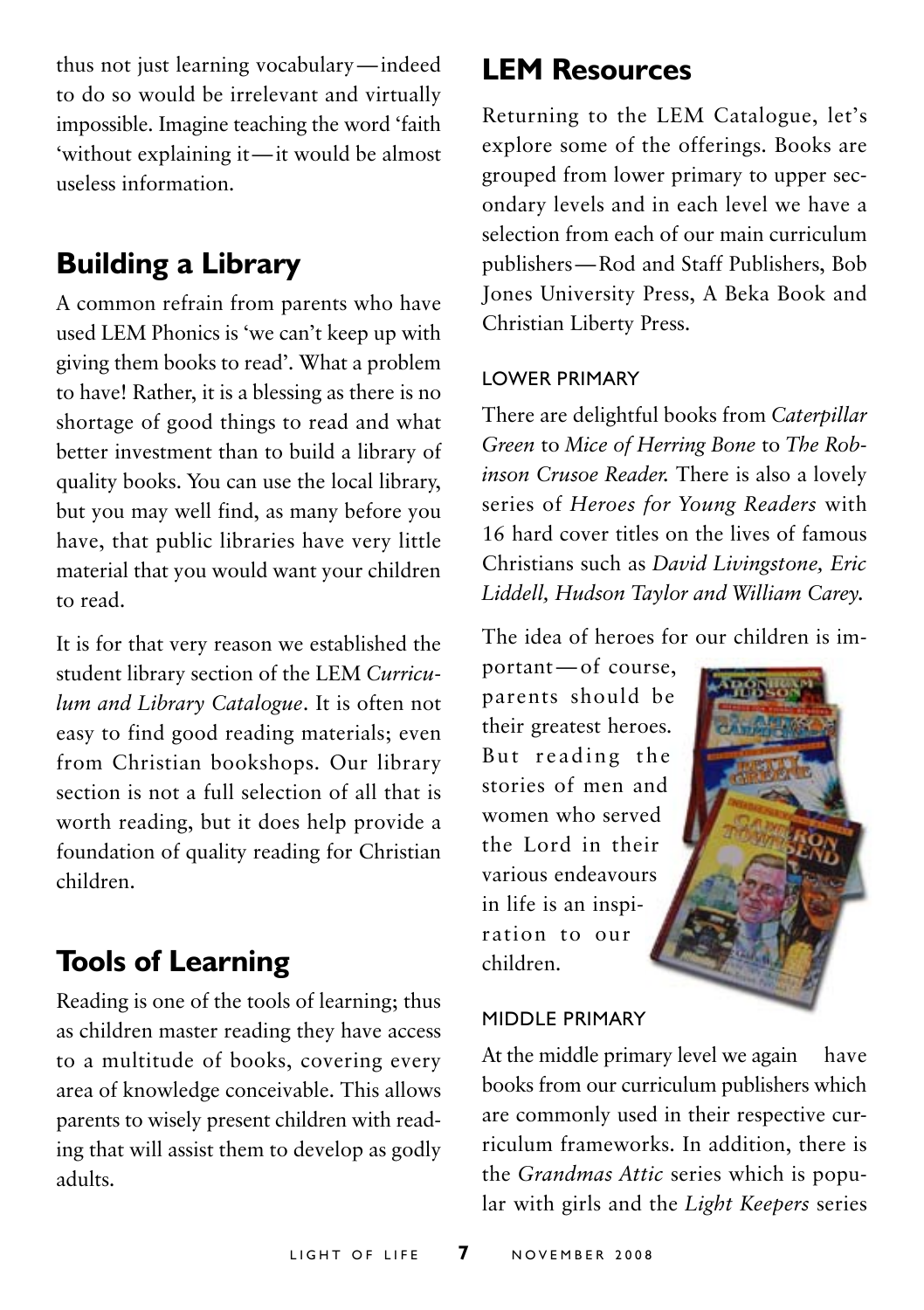which is a selection of ten books with short stories of Christians who made a difference in history.



#### Upper Primary

Upper primary students have a much wider range of books. Bob Jones offers a very wide range with a number of series from *Arby Jenkins*, the all-action hero, to the *Arctic Missionaries*, fictional missionaries to Alaska in the 1950s and the *Sherlock Jones* heroes

Jasper Jones and Penny Gordon, who use their deductive reasoning skills to solve the crime. Many of these titles have *Booklinks* available—folders which provide enrichment studies on particular books and link literature with science, heritage studies, maths, and life skills.

The *Little House on the Prairie* series continues to be very popular with young readers. The Little House boxed sets will soon be back in print, and in the meantime there is an extended range of *The Rose Years* and *The Caroline Years.*



Dave Gustaveson's great series *Reel Kids* is a set of adventure stories adapted from recent actual events in various nations, largely through YWAM missionaries.

Then there are the old favourites—C S Lewis's *Chronicles of Narnia* and the Patricia St John novels including *Treasures of the Snow* and *Star of Light*. The much-loved *Sower Series* includes excellent biographies on many Christian heroes by various authors. Children will be inspired by the life

> and times of people like *Christopher Columbus, George Frederic Handel, Louis Pasteur, Noah Webster, Susanna Wesley, Theresa of Calcutta*  and *The Wright Brothers.*

> > G A Henty is renowned as the great children's story teller of the nineteenth century. Many of his great books are back in print, portraying episodes in history ranging from ancient times to the nineteenth century. This series is highly recommended.

> > > Two more recent series from YWAM Publishing

G.A. Henty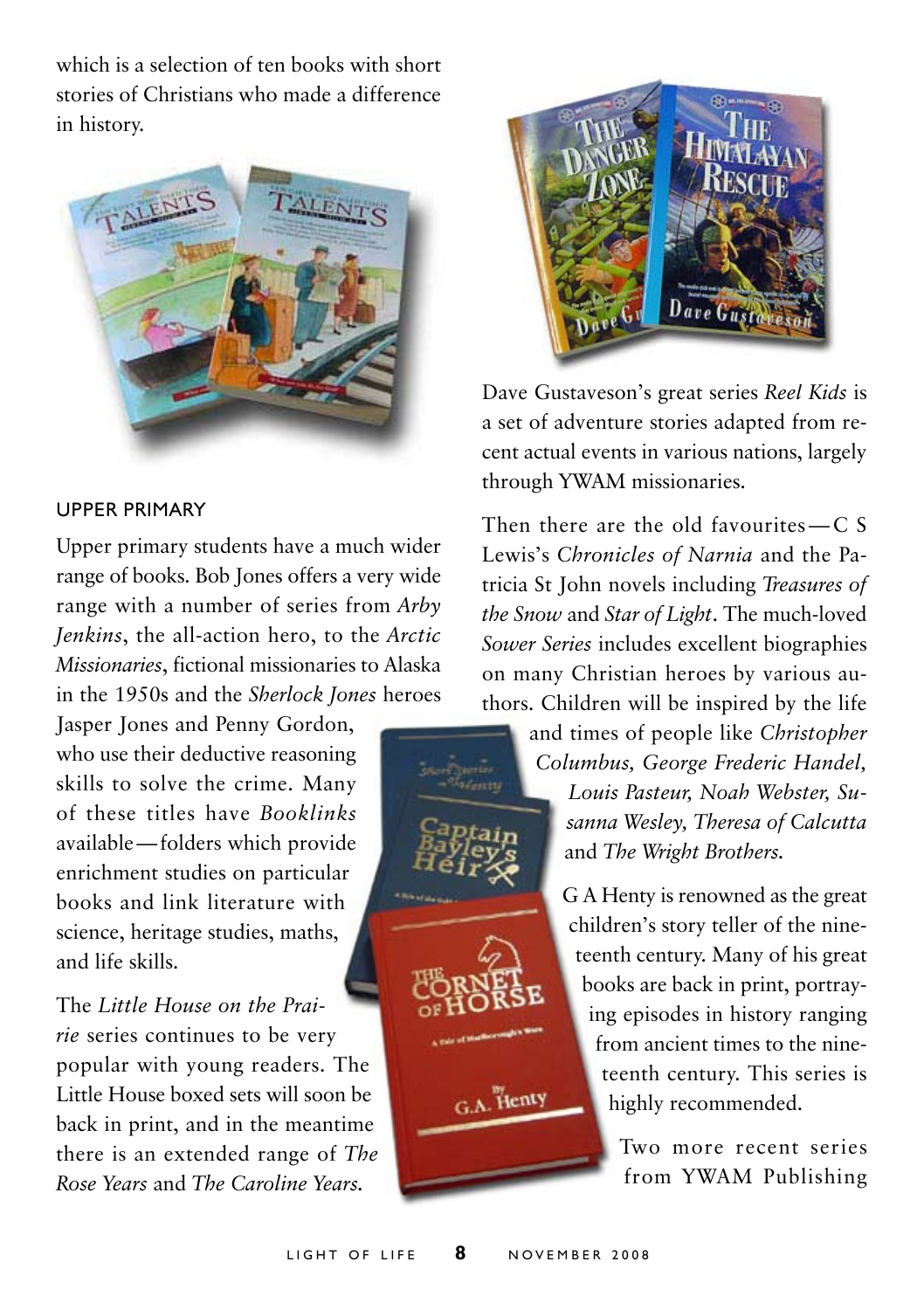are *Heroes of history* and *Christian Heroes Then and Now.* Over 40 biographies are available.

We couldn't leave the upper primary section without mentioning the four beautiful charts from Third Millennium Press—*Time Chart History of the World, Time Chart of Biblical History*, *Panorama of the Old Testament* and *Panorama of the Jesus and the New Testament.*

These large format fold-out charts are a great addition for any family's library.

## *pened to the Twelve Apostles*, written by South Australian Elva Schroeder.

#### Classics

We have selected many titles from the *Wordsworth* range that we felt were acceptable to most Christians. These books are great value at \$5.95 and represent some of the great literary works.

# **Read On**

We have spent many hours searching for quality books that are of great value to young Christians.

These are books that teach, inspire, encourage and provide insights into God and life. Our motive was to assist you in building a

> library that would honour and bring glory to the Lord.

A carefully directed reading program will be a significant factor in your children growing to maturity in Christ. It will set them up as well read—meaning they will have an extended general knowledge of God's world and it will assist in

building wisdom into their lives.

To assist you in choosing good and suitable books we have provided a summary at the rear of the *LEM Curriculum Book* which is available for download at www.lem.com.au or for \$5.50 in hard copy. You can also get brief descriptions of all library books on our ordering site at **orders.lem.com.au**.

#### Secondary to Adult

For older readers there is a great range of novels, biographies, mission stories, and a whole lot more from Bob Jones, Rod and Staff, Christian Liberty and A Beka Book.

YWAM have produced a series called *International Adventures* which includes *Peace Child* 

and *Lords of the Earth* by famous

missionary author Don Richardson.

> In addition we have *The British Josiah*, the story of Edward VI; the award-winning *Bronze Bow*; and *Whatever Hap-*



**SANDRAM** 

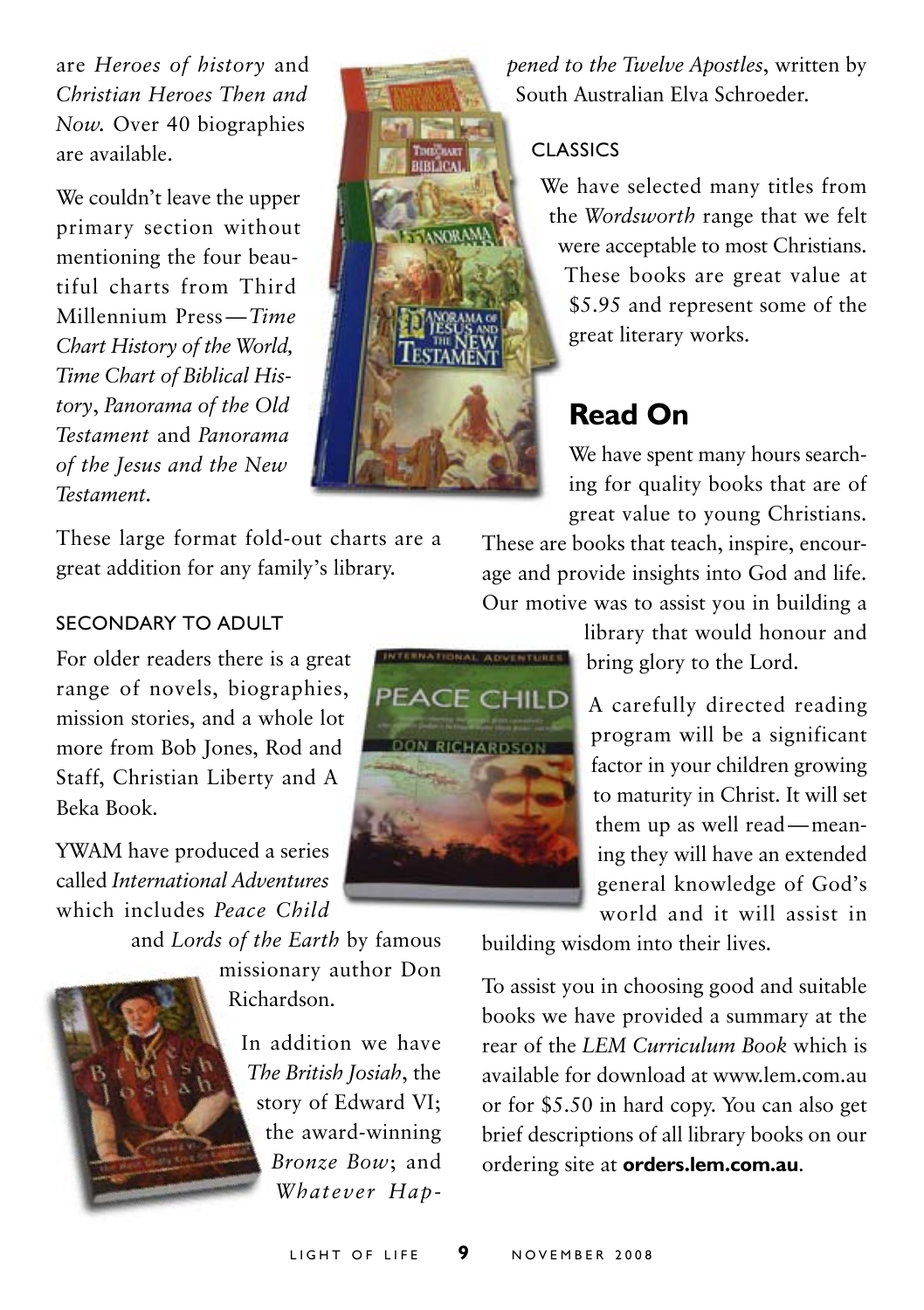# Teachin' in the **usa the NEA spells out its policies**

P H Y I LIS S C H LA F LY

The USA's largest teachers union, the National Education Association, attracted 9,000 delegates to its annual convention in Washington DC over the Fourth of July weekend.

The delegates passed dozens of hard hitting resolutions that have nothing to do with improving education for school children. They include all the major feminist goals such as 'the right to reproductive freedom' (i.e. abortion on demand) and 'the use of non-sexist language' (i.e. censoring out all masculine words such as 'husband' and 'father').

The NEA opposes homeschooling unless children are taught by state-licensed teachers using a state-approved curriculum. The NEA wants to bar homeschooled students from participating in any extra-curricula activities in public schools, even though their parents pay school taxes.

The influence of the homosexual lobby is pervasive in dozens of NEA resolutions adopted. Delegates sported buttons with provocative slogans such as: 'Gay marriage causes Global Warming only because we are so hot!'; 'Hate is not a family value'; 'The Christian Right is neither' and 'Gay Rights are civil rights'.

'Diversity' is the code word used for pro-homosexual indoctrination in the classroom. The NEAs diversity resolution makes clear that this means teaching about 'sexual orientation' and 'gender identification', words that are repeated in dozens of resolutions. The NEA demands that 'diversity based curricula' even be imposed on pre-schoolers.

The NEA puts 'domestic partnerships, civil unions and marriage' on an equal footing.

The NEA wants every child, regardless of age, to have 'direct and confidential access, without notification to parents, to comprehensive health education. That would include things such as learning how to use condoms for premarital sex, as well as social and psychological programs and services.'

They want public schools to take over the physical and mental care of students through school clinics that provide services, diagnosis, treatment, family planning counseling and access to birth control methods 'with instruction in their use'*.* Family planning clinics are called on to 'provide intensive counseling'*.*

Will parents be silent about the radical goals of their children's teachers?

Reproduced from *The Eureka Reporter* (Northern California), www.eurekareporter.com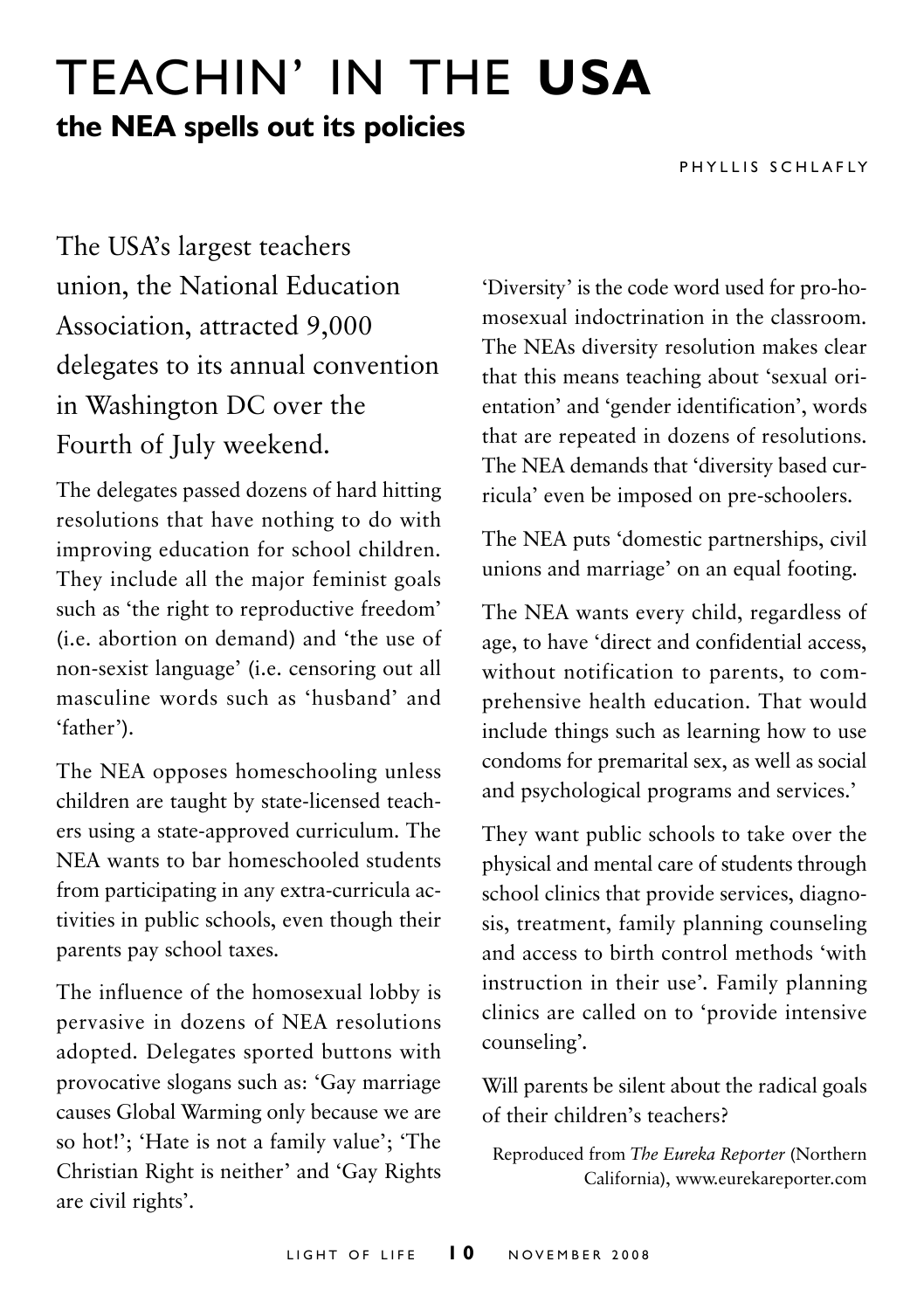# How many **rules?**

**JOHN ZIMMERMAN** 

# Rules have always held an important place in governing people.

Even the first two people placed on the earth were not without at least one rule. After man became defiled with sin, rules became even more important and more abundant.

#### Importance of Rules

Rules are important to the school for several reasons. They give a clear sense of direction and help keep the group on a consistent course. Rules actually bring rest to those who are mellow and pliable. Also, they help to expose those who are bent on mischief. Rules are imperative to maintaining order and respect in the classroom and making it a place that is conducive to study and learning.

#### Rules for the Teacher

The first rules of any classroom are for the teacher. Teachers need to be disciplined themselves before they can make and enforce rules. They may not allow their mood to rule the day. And they will not be telling of escapades they were involved in as students. Effective teachers respect the guidelines of the church. They inspire as well as requires respect in their students.



#### Rules about Rules

Now lets consider a few rules about rules. When Jesus was asked to comment on the commandments and the Law, He condensed His reply into two concise statements:

Thou shalt love the Lord thy God with all they heart, and with all thy soul, and with all thy mind.

Thou shalt love thy neighbour as thyself.

Matthew 22:37, 39

This is a good pattern for our rules today. The rules that we make ought to be fairly basic and easy to understand (it is likely the school board will give direction on at least some of the rules). As the year progresses, we may find we need to add or clarify a rule to keep things going smoothly. But adding a good rule is far better than deleting a bad one. If we need to list all the rules on a big classroom poster so the students (and we) can remember them, perhaps they are too many or too cumbersome.

#### Keep Rules Basic

Rules can be kept basic if we remember that we are dealing with two basic principles—order and respect. Rules such as requiring the students to ask permission to leave the classroom and to avoid com-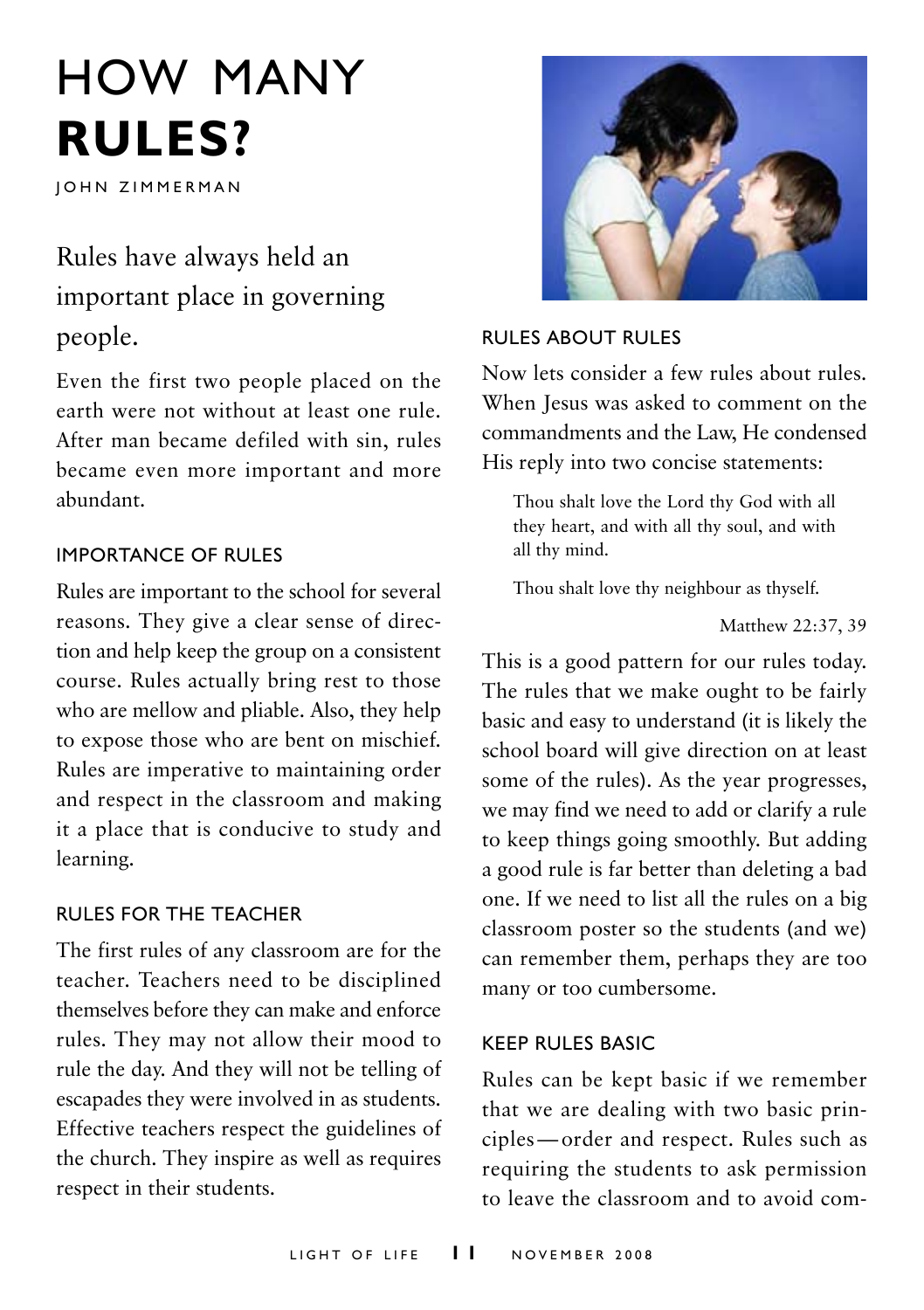munication with others during class time deal with *order*. Requiring a title of respect for the teacher, prohibiting gum chewing, and

# get to the **root of the problem**

# and deal with their attitude.

asking the students to walk and not run in the building deal with *respect*. If a student does not want to be orderly or respectful, no number of rules will keep them in line. We need to get to the root of the problem and deal with their attitude.

#### Order and Respect

An atmosphere of discipline is necessary to maintain order and respect. In such an atmosphere, some rules are implied rather than stated. For example, it ought not to be needful to have a rule that students may not slouch in their seats if it is commonly understood that the teacher disapproves of slouching. The student who slouches in defiance of the teacher's wishes ought to be dealt with in the same way as one who breaks a written rule. The less of a disciplined atmosphere we maintain, the more we will need to depend on a list of rules to keep order.

In a properly disciplined atmosphere, we ought to be able to deal with minor infractions as God deals with ours. 'I will guide thee with mine eye' (Psalm 32:8). A look from the teacher or a frown will call the offender back to order. And don't forget the smile of approval when there is proper order.

#### Enforcing Rules

Our rules must be enforced to be effective. Teachers, the students will test you sooner or later to see if you mean what you say. One adult remembers this about his school days:

The teacher put our names on the board every time we broke a rule. The plan was that if we got our names on the board four times, we received a punishment. But we soon discovered that our names never got up there the fourth time.

You see, the whole scheme was meant to scare the students into being good, without the hard work of enforcing the rules.

Don't nag. Not many reminders are needed, especially for upper grade students. A student bent on mischief will soon learn to endure your displeasure—they will let it go in one ear and out the other as long as it is not painful. Give them (and yourself) the peace of mind of knowing how far is too far. Maintaining order and respect is not so much a matter of how many rules we make as it is of how well we enforce the ones we have.

#### Be Consistent

Remember, consistency is the golden key to making and enforcing rules. A consistently cheerful and respectful teacher, a positive attitude, and a few class rules with consistent consequences if disobeyed will make your classroom a pleasant and orderly place.

*Christian School Builder, August 2008*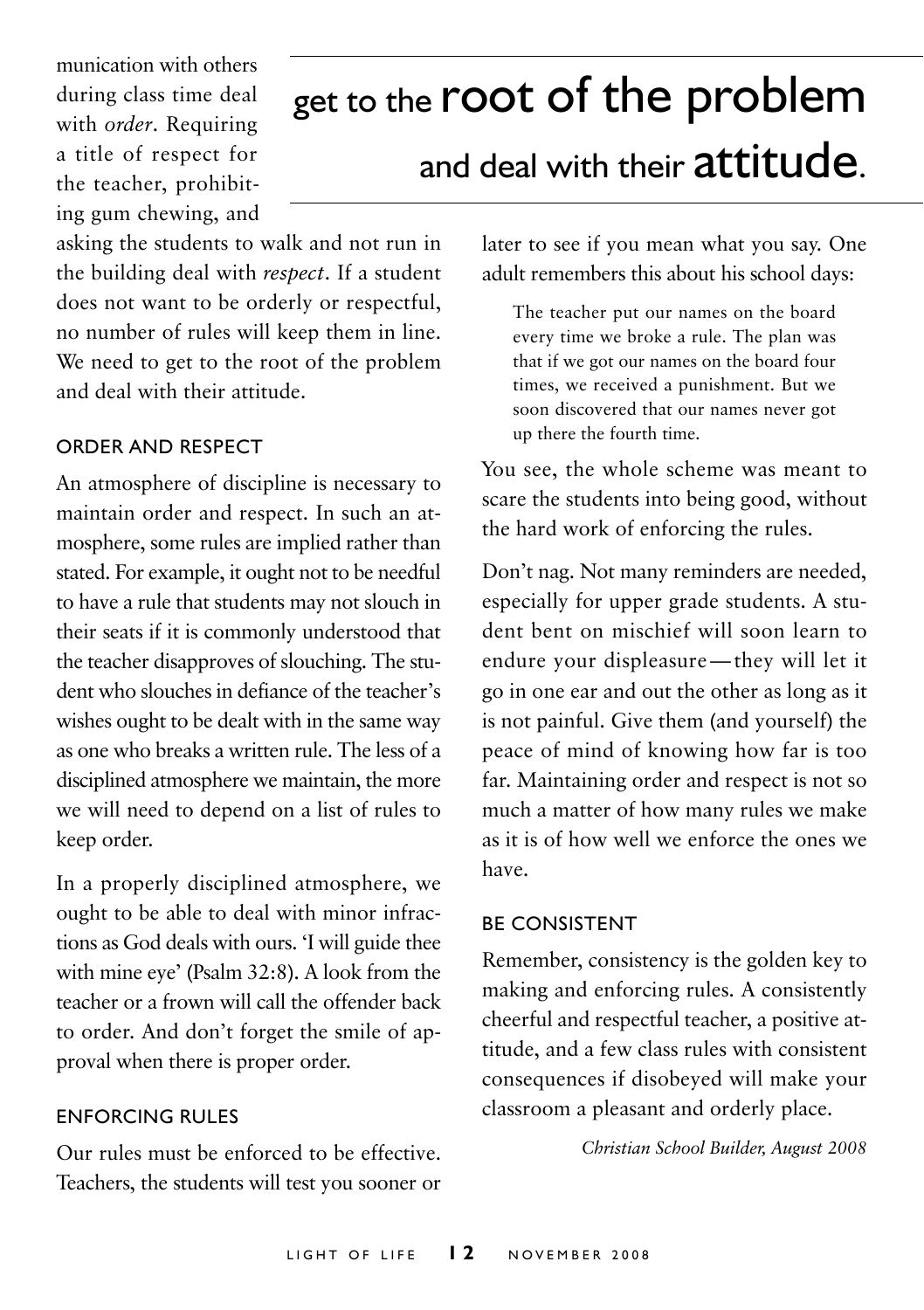# Just for you to **think about**

PETER FROGLEY

# The decision for all human beings is will you submit to God or will you seek to make your own way in this life?

It is a very simple idea, but it is the one that shapes your life and perhaps more importantly your eternal destiny.

#### Christians with God

Christians believe that God is God. To identify Him further, the Trinitarian God of the Bible. If this God is God then Christians would say it must follow that He is as He declares Himself to be in the Bible—almighty, all knowing (omniscient) and all powerful (omnipotent), among other things. This God, by His nature, must be sovereign and thus King (Lord) over everything.

Christians have faith in that God—we believe that He *is*, and that He rewards those who diligently seek Him (Hebrews 11:6). To believe God *is* is to believe He is all we have described above about Him. Faith in that God transfers us to another Kingdom, where it is obvious that we will live in total obedience to Him. It is so simple—yet so difficult for us to live. Is it sin that causes us to struggle with God and His God-ness!!

For Christian parents, then, our task is to lead our children into that faith where God is God in their lives in the same way He is in ours! So the point is that we live a totally different lifestyle to the unbeliever.

#### Unbelievers Without God

Unbelievers are separated from God totally because of sin (just like we were).

They do not have God as their reference point. So as they think, they begin with man, not God. In doing so they build a totally different world view—one that is anathema to us, Christians. The unbelieving man is still a person of faith (that is, his inheritance from God), but because he doesn't believe in God he has to find another object for his faith. He says to himself, 'Pick me! Pick me!'—and decides that he himself is the best option as god. So he begins to build his world and his life view. Being an honest character he exercises his wonderful thinking capabilities (another gift from the God he doesn't believe in) and comes up with a system.

#### The Unbeliever's Manifesto

I have discovered he calls it humanism—named after himself! It is in fact a system of faith, intrinsically religious. Indeed, he has codified his system and called it the *Humanist Manifesto*. I have a copy and have just been flicking through it, which is what inspired me to write this article. Its contents depress me, yet also inspire thankfulness and gratitude that I don't have the faith to be a humanist. Above all, reading the book helped me appreciate what an incredible privilege it is to be a son of the Living God—to be born again of God's Spirit.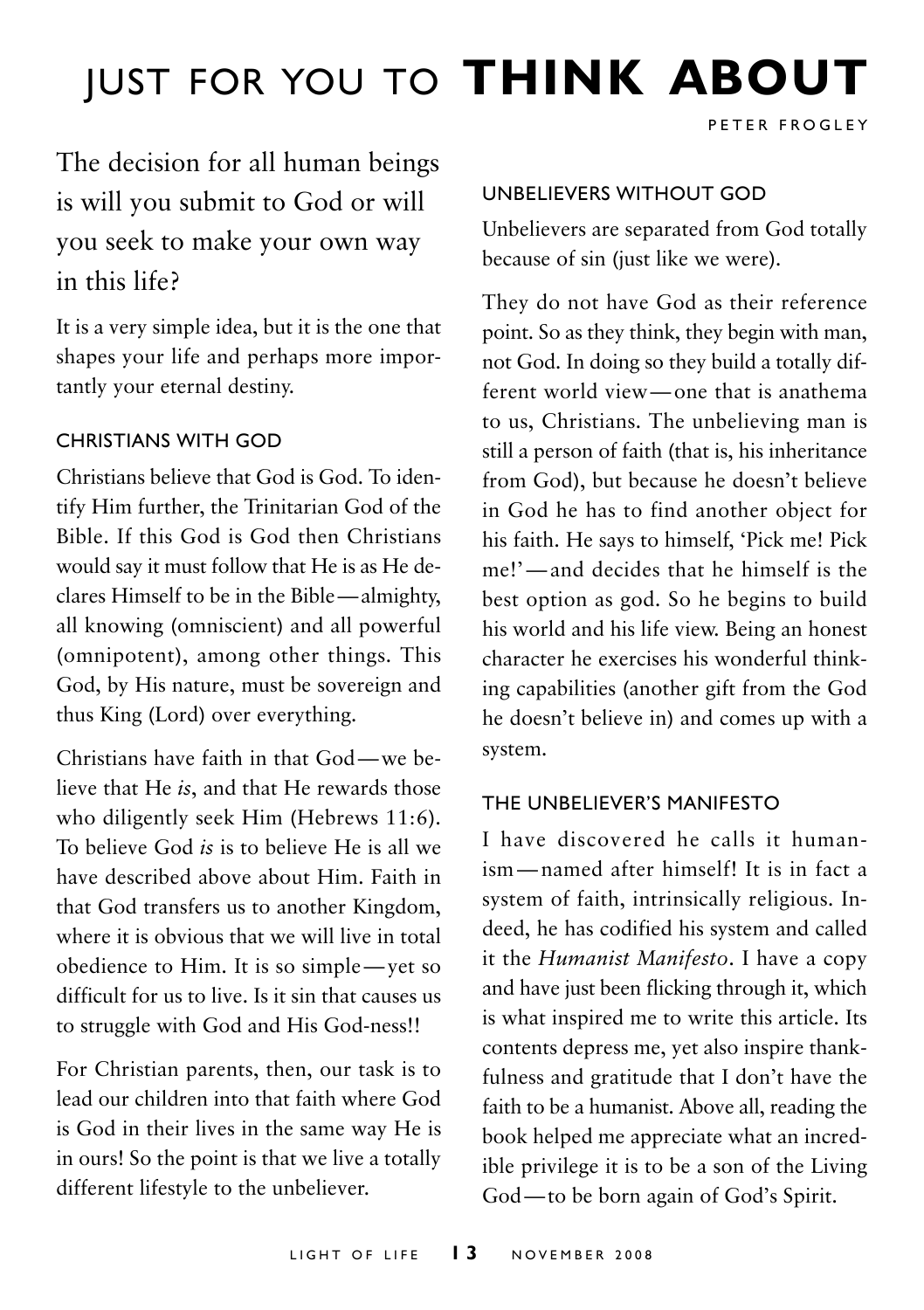If you don't believe in God then you seem to have to become a 'hero in your own bathtub'! The humanists say:

Today man's larger understanding of the universe, his scientific achievements, and his deeper appreciation of brotherhood [a bit like the Tower of Babel], have created a situation which requires a new statement of the means and purposes of religion. Such a vital, fearless, and frank religion capable of furnishing adequate social goals and personal satisfactions may appear to many people as a complete break with the past.

Religious humanists then claim:

- 1. The universe is self-existing and not created.
- 2. Man is part of nature and has emerged through a continual process.
- 3. Traditional dualism of mind and body must be rejected.
- 4. Man's religious culture and civilisation are the product of gradual development.
- 5. Modern science has determined that supernatural or cosmic origins for values are unacceptable .
- 6. We are convinced the time has passed for theism, deism, etc.
- 7. Religion consists of those actions, purposes and experiences which are humanly significant. The distinction between sacred and secular can no longer be maintained.
- 8. The complete realisation of human personality is the end of man's life; seeking fulfilment in the here and now.
- 9. Religious emotions are expressed in a heightened sense of personal life and in a cooperative effort to promote social well-being.
- 10.There will be no uniquely religious emotions and attitudes of the kind hitherto associated with belief in the supernatural.
- 11.Man will learn to face the crises of life in terms of his knowledge of their naturalness and probability.
- 12.Aim to foster the creative in man and encourage achievements that lead to satisfaction.
- 13.All exists for the fulfilment of human life.
- 14.We demand a shared life in a shared world.
- 15.We affirm life, seek the elicit possibilities of life, establish conditions satisfactory for life.

Finally the introduction concludes:

Man is at last becoming aware that he alone is responsible for the realisation of the world of his dreams, that he has within himself the power for its achievement. He must set intelligence and will to the task.

So the unbelievers have thought it through and must be commended for that. But the bottom line is that they are alone, without any reference point in a vast and alien universe, in which they are but a speck on a speck, somewhere in (or out) there, somewhere!

Faith in our great God seems overwhelmingly more attractive.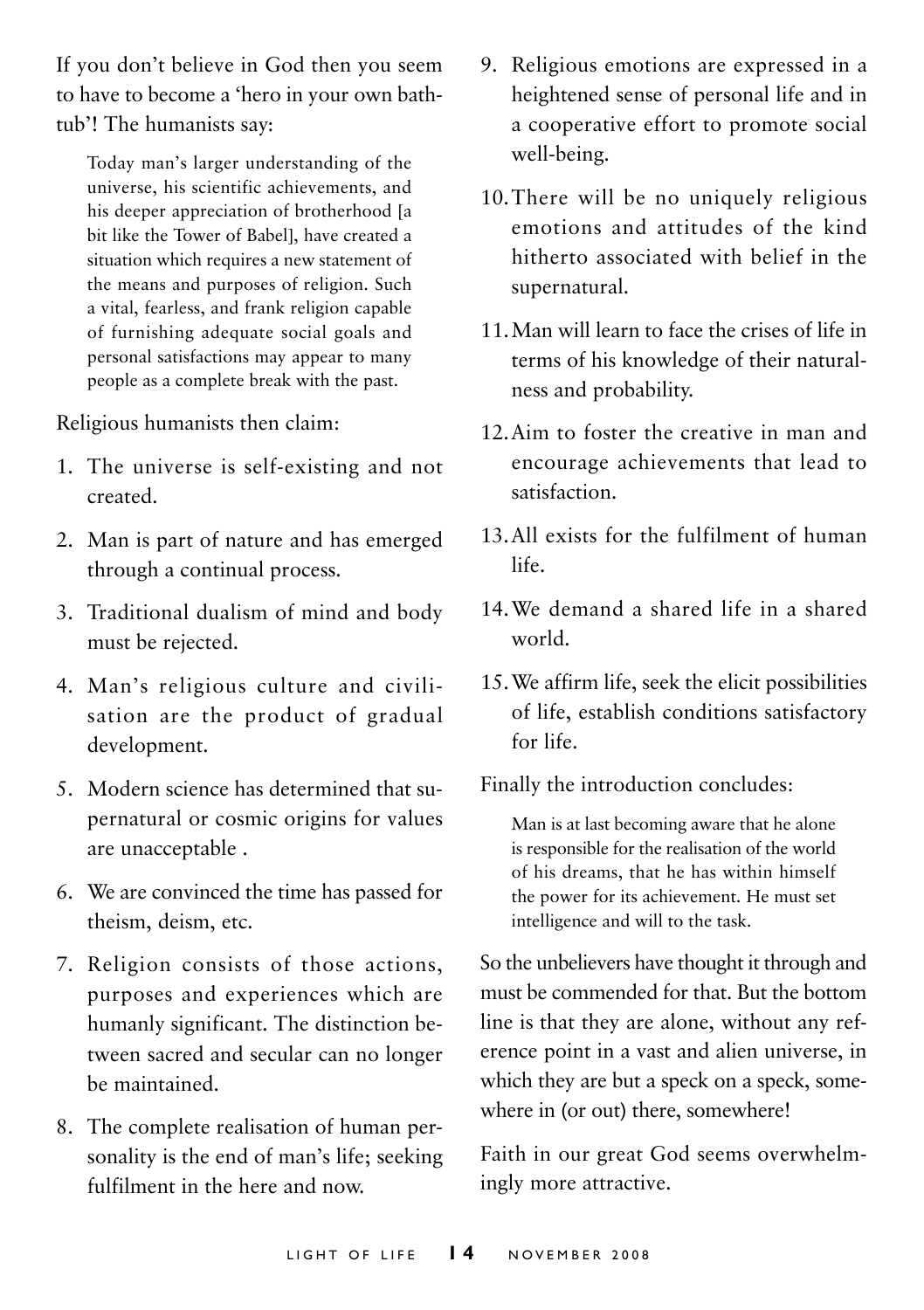

# As the general health of our society degenerates and we discover we are not only obese but unwell too, many are losing confidence in the medical profession that has presided over this dilemma.

In many ways this is tragic, because we need to have a medical profession that can be trusted to provide the best for people.

Now that we live in a modern age when it seems nothing is impossible to us it seems thoroughly incongruous that such basic health issues are so endemic. After all the government, at our behest, has undertaken to provide us with the very best in health care.

## **Messianic Medicine**

One writer has written astutely of the 'messianic state', meaning the government as our saviour. We humans understand that we need a saviour—we are not perfect and

# **FADING AWAY**

# **Fad diets and nutrition programmes**

PFTER FROGLEY

we want to be (God put that desire in us). However, we resist the offer of salvation through the Lord Jesus Christ and thus need to build our own little 'messiahs'.

Well it seems that modern man's messiahs are proving to be less than perfect, indeed less than satisfactory. We could explore the theological issues here but this is to be an article on health, so let us get back to the subject. Suffice to say that man has constructed a health system represented by modern medicine, which has attracted the wholehearted support of our governments who are so impressed by man's efforts that they funnel countless millions of our dollars to keep us well.

All of this seems to be well and good—however the problem is that we have ignored the claims of Christ that He is our Saviour. With the best intentions we have created another 'god' to take care of us. Tragically, increasingly this god has been weighed in the balances and been found wanting.

## **Nature's Health**

As is common, instead of turning to God men have begun to turn to nature, explor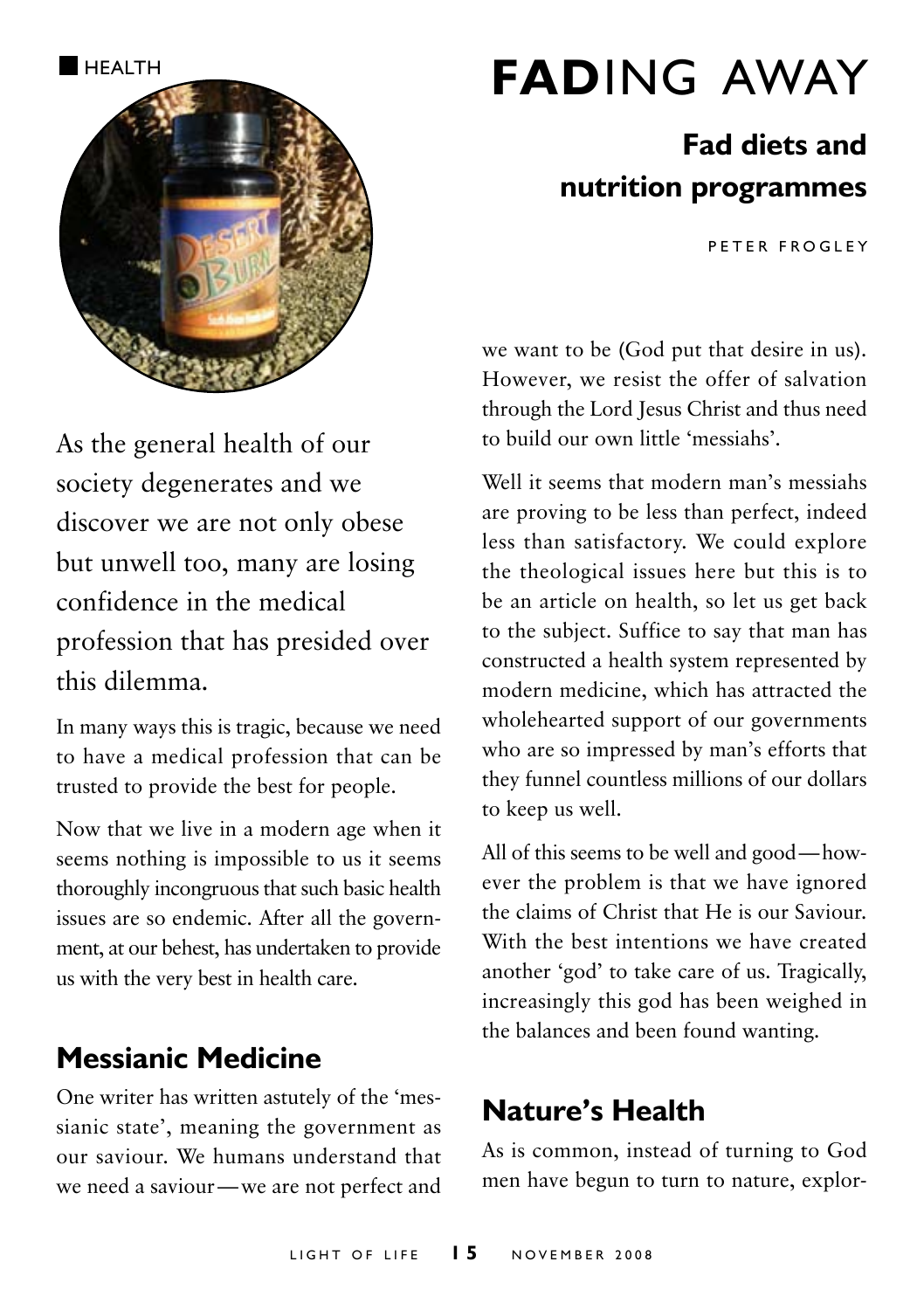ing natural health in their own ability and strength. Whilst this may have a better foundation than much modern medicine, it is often still the works of men in defiance of the living God. Some have expressed concern that

some of what we are promoting is a 'new age' version of natural health. We recognise there is a danger there, but we have sought to follow the thinking and teaching of godly men who have endeavoured to explore the area of health through a biblical world view.

In the light of this I would like to explore some aspects of diet and nutrition programs. Unfortunately most of the diet industry is focused on losing weight and having a good body rather than being healthy. I suspect God is more concerned about our proper care of this temple of the Holy Spirit.

## **Turning to the Natural**

Many fad diets and nutrition programmes have come on the scene in recent times—one could say we have been inundated by them. The vast majority of these programs get results and with that many people are satisfied. They provide symptomatic relief, be it loss of weight, feeling good or getting more powerful muscles. It may well be, however, that they are not providing good health.

The relief experienced from many of these diets is due to:

# most of the diet industry is focused on losing weight rather than being healthy

- 1. Refocusing and/or intensifying, which is basically a stimulation or a changing of priorities.
- 2. Reducing the amount of wrong that is being done which reduces the amount of energy and nutrients being expended to neutralise the wrong in the first place. The freed up energy can now be used for healing. Greater 'net health' is accomplished by doing more right than wrong.

# **Diet Examples**

#### Vegetarian diets

In Roman times a 'vegetarian' was a vigorous person. The Latin *vegetare* means 'to enliven'. Today, however, a vegetarian eats only vegetables, but this does not necessarily mean health.

There are various forms of vegetarianism.

**Unrestricted vegetarians** eat anything except meat. They consume dairy products, eggs and animal fat and eat sugar, white flour, salt, fried foods, fast foods and junk foods. They usually appear slightly healthier than average because they have reduced acid ash in the diet (largely caused from eating meat).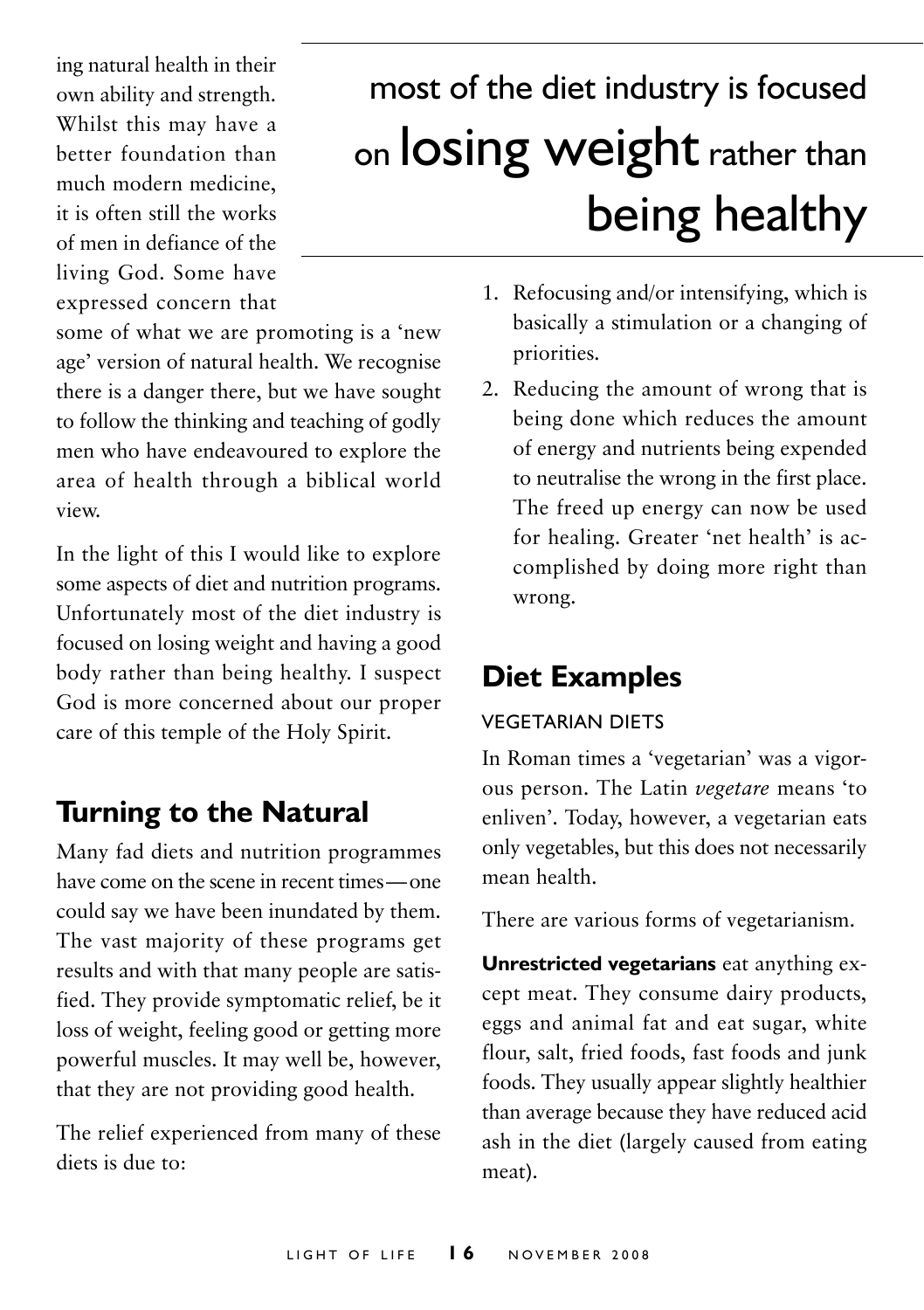**Lacto-ovo-vegetarians** eliminate all meat, but include dairy products. Generally people on this diet will leave out junk and fast foods. People on this diet tend to overdo dairy products which are acid, mucous forming, and full of hormones, additives and pesticides. Grains, beans and cooked foods are included as well as some raw foods. Such a diet is still acidic (an acidic pH in the body creates a 'seed bed' for disease to grow easily).

**Lacto-vegetarian** is a popular vegetarian diet which avoids all animal products except those made from milk. It has the same results as lacto-ovo-vegetarian.

**Vegan** diets eliminate all animal products, including honey and rely on grains and beans as a large part of the calorie makeup. It often features a high consumption of soy products (which contain around 30% protein) and is often low in nuts, seeds and natural fatty acids. Can be a very good diet in achieving healthy bodily function and good health.

#### Macrobiotic Diet

Developed in Japan by Michio Kushi, this diet does allow some healing, but the effect levels out and then slowly declines.

The macrobiotic diet is not strictly vegetarian, consisting of 50–80% whole grains, with a further 10–15% legumes (beans, pulses, etc.). Also included are seaweeds, cooked vegetables, salt, salted foods and fermented foods. Nuts and seeds are rarely eaten and raw or dried fruits are not recommended.

Raw foods comprise a maximum of 5–10% of overall diet intake. This is not a good diet to achieve good health.

#### High Protein Diet

The high protein and low carbohydrate diet is popular for weight loss and treatment of hypoglycemia (low blood sugar).

Proteins used are mainly animal source proteins—meats, eggs, cheese, yogurt, etc.

The diet does produce symptomatic relief for hypoglycemics—weight loss and increased energy—but the fallacy of this diet is twofold:

- 1. It is too high in protein and acid ash.
- 2. Dieters must continue to increase the level of protein in their diet to enjoy the same level of relief.

This diet does not result in good health rather it speeds the overall toxicity and diseased state of the body.

# **The Problem with Protein**

Protein rich foods are actually 'negative energy' foods—the body requires more energy to digest and assimilate these foods than it receives from these foods. High protein foods cost the body health.

A person who eats a high protein breakfast will feel an energy lift that will last all morning. Yet it takes 4–5 hours before the proteins are digested enough to realise benefit in the blood stream (the body only converts protein to energy under extreme circumstances, such as starvation). After that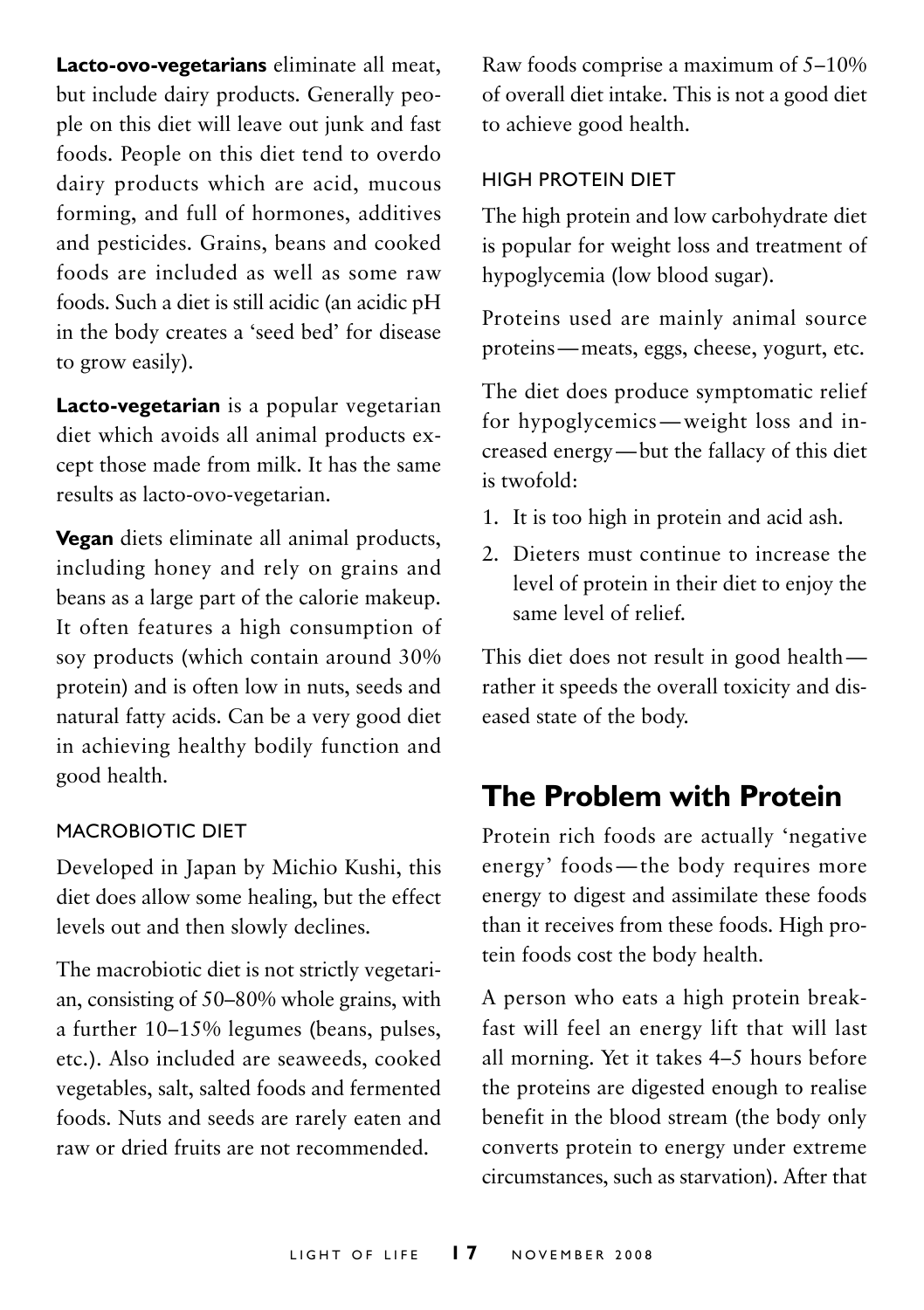meal blood glucose goes up almost immediately and stays for 4–5 hours.

Concentrated proteins are stimulatory—causing adrenalin to flow—which makes the liver put glucose into the bloodstream. This

is because the digestion of proteins requires so much energy the body needs stimulation to undertake the task. The stimulation provides energy and we feel good, but the body is robbed of nutrients, mainly calcium and energy. Thus, on a high protein diet the body finds it easier to convert fat cells into glucose for energy rather than converting the protein eaten—and hence there is weight loss.

Animal sourced protein is very difficult to digest and non-usable protein is considered a foreign substance by the body and is stored as a toxin. Australia's food standard recommended dietary intake of protein is

# stimulation provides energy and we feel good, but the body is robbed of nutrients

1 gram of protein for every kilogram of body weight. Thus a 70 kg man would need 70 g of protein per day. In reality we should only be eating 25–30 grams per day, which is best obtained from vegetables and fruit.

# **So What is the Right Diet?**

In February 2006 *Light of Life* I outlined the benefits of raw and fresh fruit and vegetables—their lack of toxins, their ability to be eaten without processing, their ability to be digested easily and the high level of energy they assimilate efficiently into the body. Our aim should be to maximise our intake of these foods which actually provide energy and nutrients to the body, and minimise our intake of those other foods which rob it.

# Christmas **Closure** 2008–2009

Our last day of business for 2008 will be **Friday 19 December** and we will re-open for 2009 on **Monday 12 January**.

We are thankful for your support and custom over the past twelve months and we wish you God's abundant blessings for the holiday period and beyond.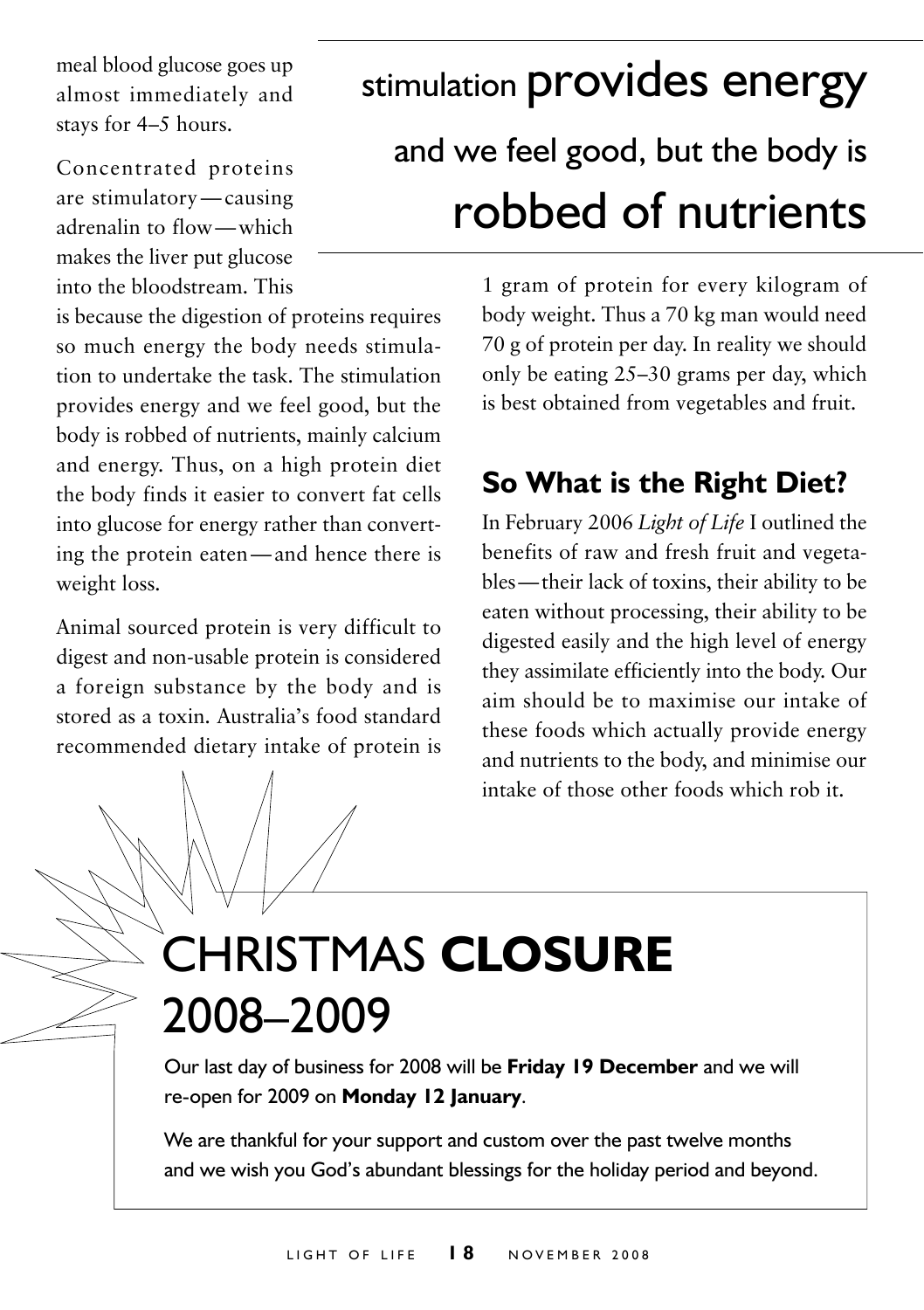# **Order online at www.lem.com.au**

# **LEM Phonics Teacher's Resource Kit**

## (For Schools only)

The long awaited LEM Phonics Teacher's Resource Kit is now available as an online resource. At the time of release only the phonogram section is available, but this already contains over 250 pages of worksheets and activities. Other sections for phonemic awareness, the word list and extra notes and helps are currently being prepared for use with the kit. Having the kit online allows us to add to the kit regularly and advise when new materials are uploaded.

The TRK is only available on its own website with an access address and password exclusively dedicated to your school. Resources are easily printed from pdf files and duplicated for your class.

When you purchase access to the TRK your school will be issued with a certificate containing your access address and password. Your initial user fee of **\$149** allows you to use the TRK until 31 December 2009, when you will have the option to renew your subscription and continue access and updates. When you renew at a cost of **\$99** you will receive a new access certificate and password. The old password will expire after 31 December and will no longer access the resources.

Initial purchasers who purchase the TRK after 1 August each year will have access until the following year's end.

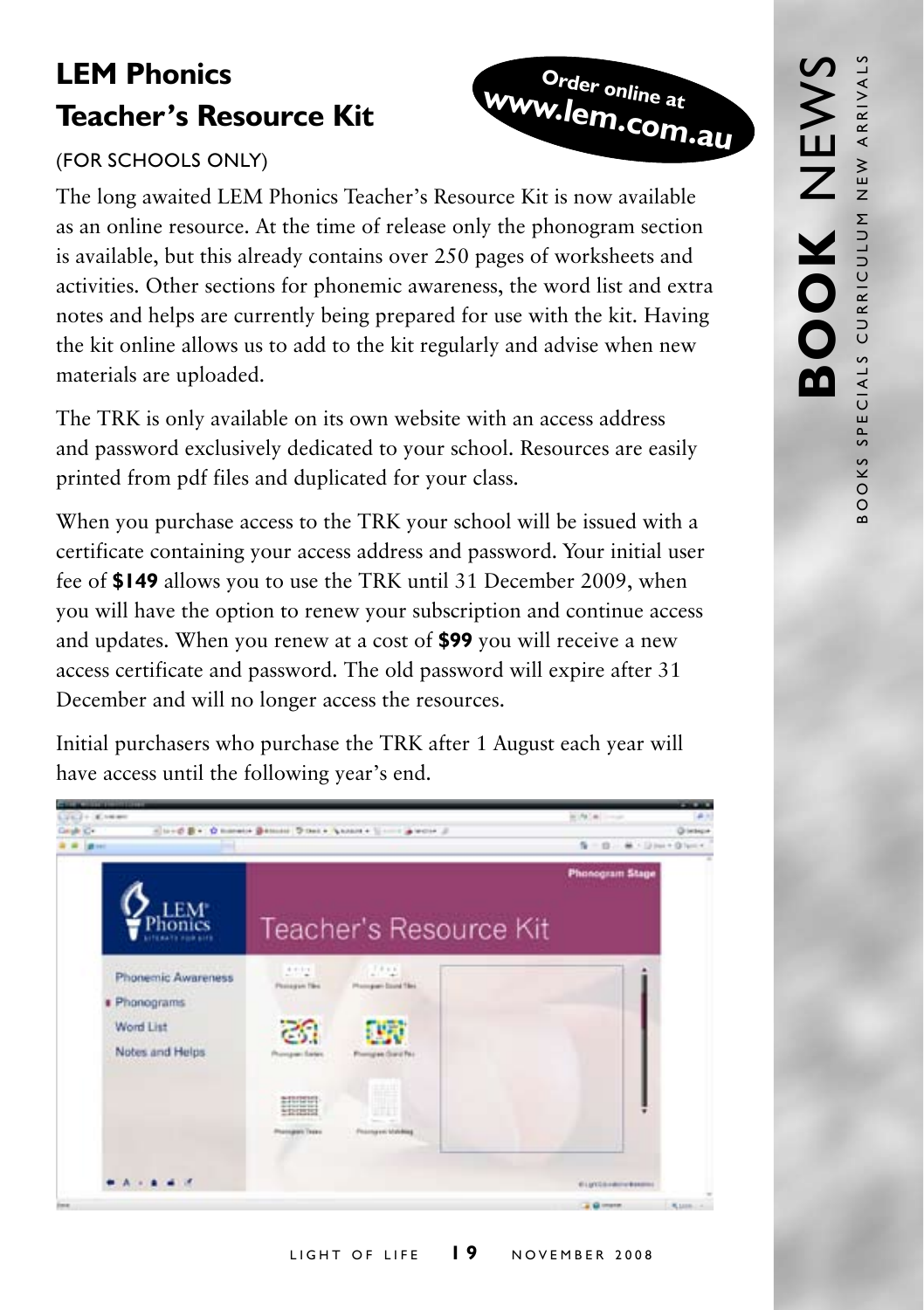## **Sounds Sheet**

This double-sided laminated A4 sheet shows vowel sounds and their phonograms on one side and on the other the consonant sounds and their phonograms. A useful chart for students in the word building phase of the LEM Phonics program. **\$3.00 each**



## **Phonogram Rulers**

The ideal desk aid for students in learning their phonograms. This 30 cm flexible polypropylene ruler shows each of the 75 phonograms. **95c each**



# **Rod and Staff: God's Marvellous Creation**

This larger format hard cover book is ideal for teaching young readers about the Creation. Presented in eight sections with over 40 stories, it contains black and white illustrations and also a series of questions for each story. Younger children will enjoy this book at story time and



older ones will read it for themselves. 230 pages. **\$12.85**

# **Price changes on USA publications**

Unfortunately the recent sharp fall in the value of the Australian dollar will mean an increase in prices on most items sourced from the USA from January 2009. This includes Rod and Staff, A Beka, Bob Jones, Christian Liberty, and our other US suppliers. Check our website at **www.lem.com. au** for the latest prices and ordering, or request a catalogue.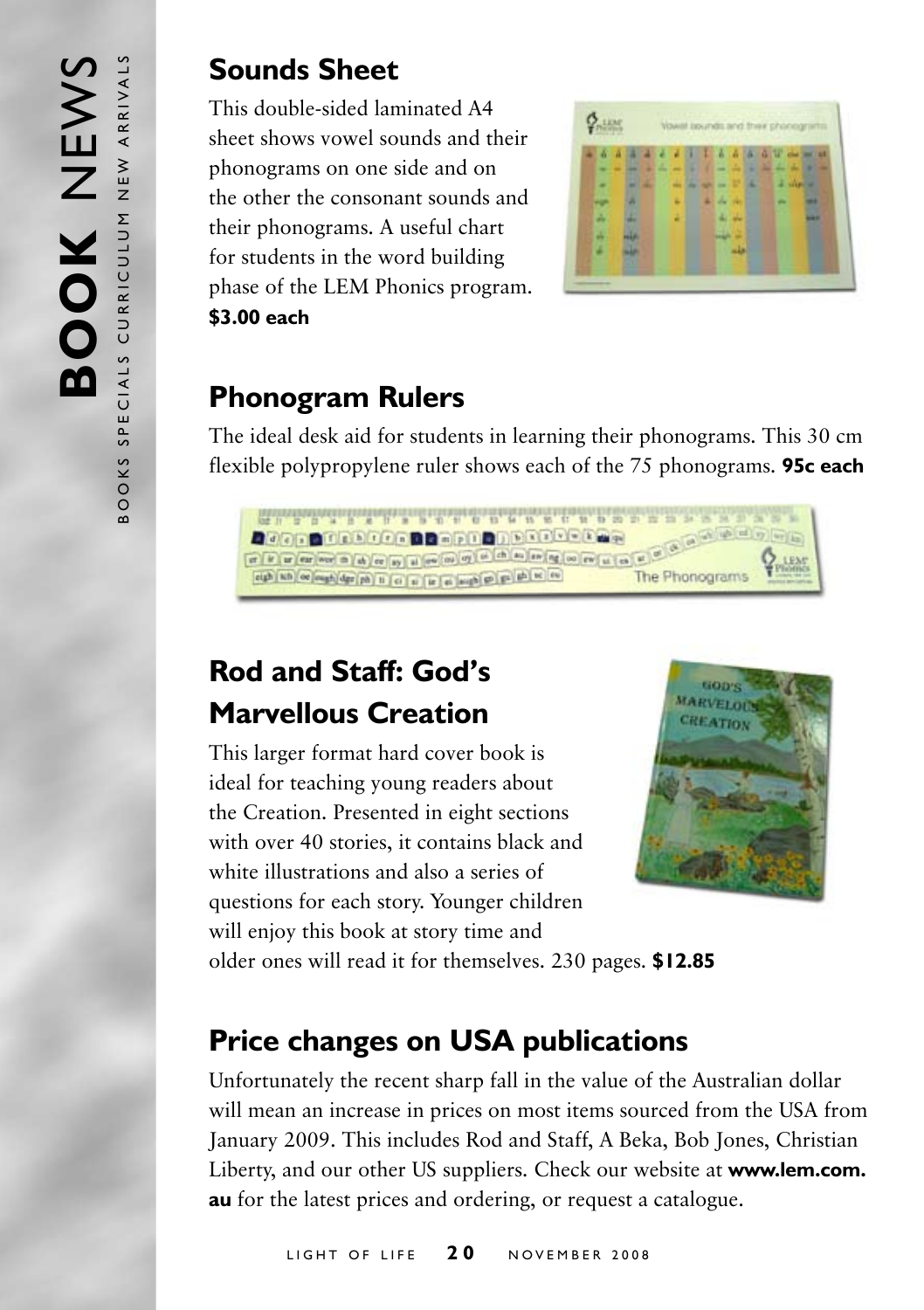

# LEM PHONICS **corner**

# What is the secret of LEM Phonics' success?

This question was put before me the other day by an enquirer who wanted to know how she could better convince others to use **LEM Phonics.** 

More recent reports are certainly confirming that phonics is necessary for a successful literacy programme:

BASIC English and grammar lessons, downgraded decades ago, will be restored in schools to boost students' slipping spelling and writing skills.

Traditional lessons are to be reinstated nationwide after complaints that pupils struggle to form proper sentences and don't understand nouns, verbs, adjectives and punctuation.

Schools will also revert to a focus on teaching the alphabet through sounding out letters, known as phonics, rather than by showing pictures on a card displaying the word beneath.

#### *news.com.au, 17 October 2008*

If a language is structured phonetically it is obvious that it needs to be taught and learned using that structure. But there are some confusing aspects in the English language that have arisen through Samuel Johnson's choice to retain the roots of English words when asked to standardise

English spelling, which even leaves phonics proponents with some confusing questions, and gives critics fuel for their attacks.

His choice has meant that many same sound patterns have emerged using divergent spelling patterns.

For example, why doesn't **laughter** sound like 'lawter' as in **daughter**? How is one to learn spelling through phonics when **yellow**, **potato**, and **toe** all sound like 'oa' at the end but all have a different way of spelling it!

Most phonics programmes, although they give a good foundation in phonetic understanding of the simple structures, bomb out when the going gets too hard, resorting to a list of 'sight' or 'tricky' words and finally falling back on the whole word 'look, say, cover, write' regime to learn their spelling.

One reason for the bomb out is the limited number of phonograms taught, as well as the limited number of sounds given for the phonograms. Perhaps **a** is recognized as saying 'a' as in **cat** and 'ay' as in **made—**but the rest of the sounds ('ar' in **fast,** 'aw' in **fall**, and 'o' in **wash**) are not dealt with.

LEM Phonics gives the full range of phonograms to represent each sound where phonograms can say more than one. This alone makes LEM Phonics a superior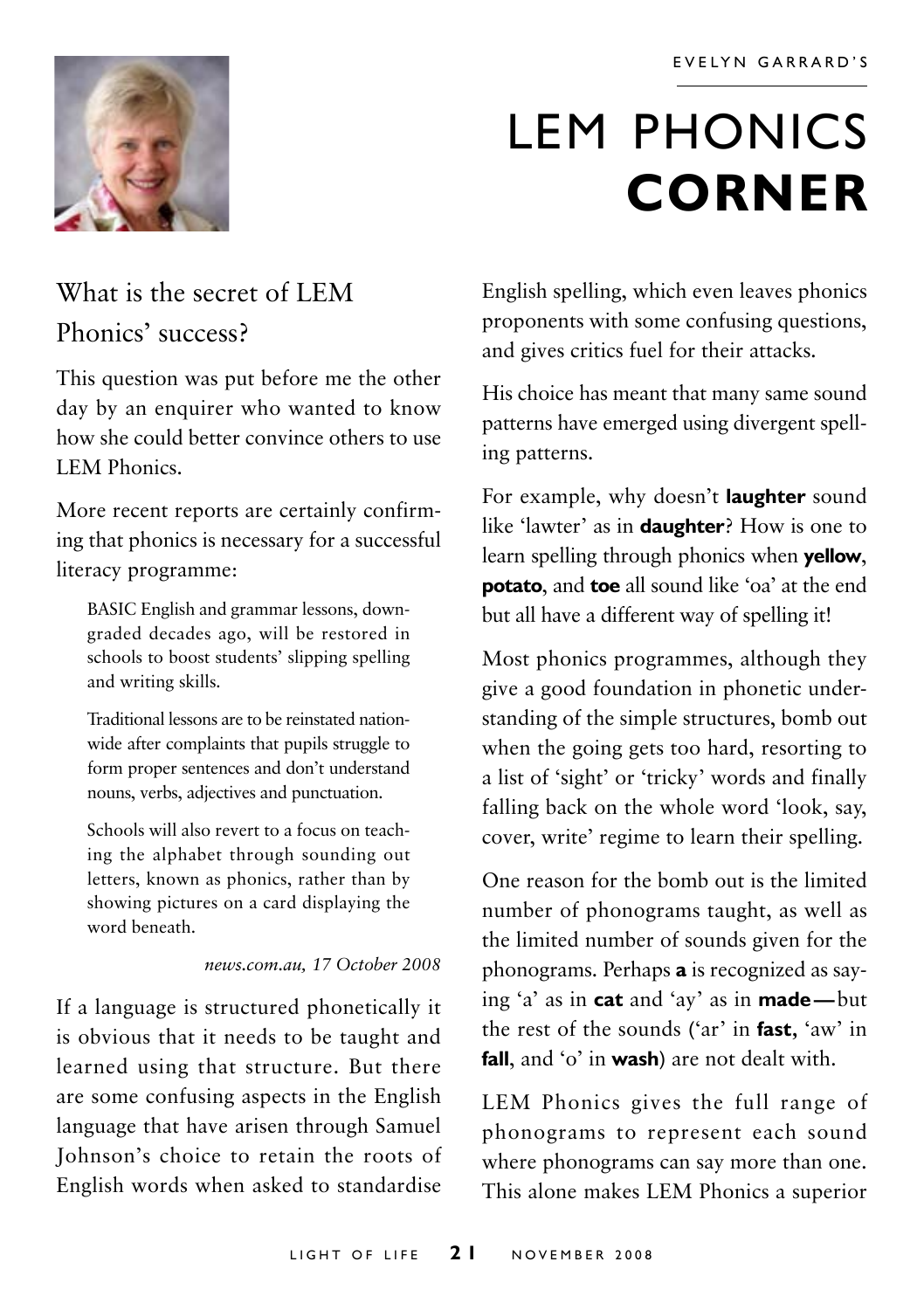programme. Most of the common words met can be accounted for because children have already learnt each of the sounds for each phonogram, which includes complicated patterns such as **igh**, **au**, **kn** and **wr** with **ough**, **augh**, **ie** and **ei** coming later.

The problem is, though, 'When does which sound say what?'

Simple rules can tell us what sound **a** is saying in each particular word.

- **• a** says its first (short) sound 'a' in **cat** because it has only one consonant after it
- **a** says its second sound 'ay' in **ba-by**  because it ends a syllable; and in **made**  because of the silent **e** on the end
- **a** says its third sound 'ar' in **fast** because it is allowed to say 'ar' before two consonants (and does it in very specific patterns)
- **a** always says its fourth sound 'aw' before **ll** and **lk** if they fall at the end of a base word
- **a** says its fifth sound 'o' in **wash** because it follows **w**.

A further problem exists which very few phonics programmes have made any attempt to solve. Although the rules above help us to read, they do little to help with the spelling problem.

One or two programmes have tried to solve it by teaching 'spelling choices' as the words get harder, gradually adding new phonograms which say 'ay' as their students meet words containing the 'ay' sound (e.g. **day rain eight they vein**).

Those choices are also very useful for reading, perhaps, but what about spelling? Where do you use what?

This is the point where LEM Phonics really exerts its superiority. The programme not only gives the spelling choices, but it gives the answer to where many of them may be used, as well as why they are used in that position. This cuts down the burden of memory by a very large percentage.

Where rules do not cover all situations, LEM Phonics gives guidelines which help cover a lot of the words.

Rules also are an invaluable aid to adding suffixes correctly, firstly in the spelling area and later in choosing which suffix to use, based on its relationship to grammar. You can find out how this works if you take some time to study *The Book of Rules* which lists all the LEM Phonics rules for all the phonograms and sounds, as well as rules for prefixes and suffixes.

Maybe that is enough to convince people of the superior value of LEM Phonics, but there is more.

LEM Phonics is constantly challenging students:

- to see the rules and understand them
- to link a new part of a rule to an existing one
- to work out how each rule can apply to another word
- to categorise words under the rules or under the anomalies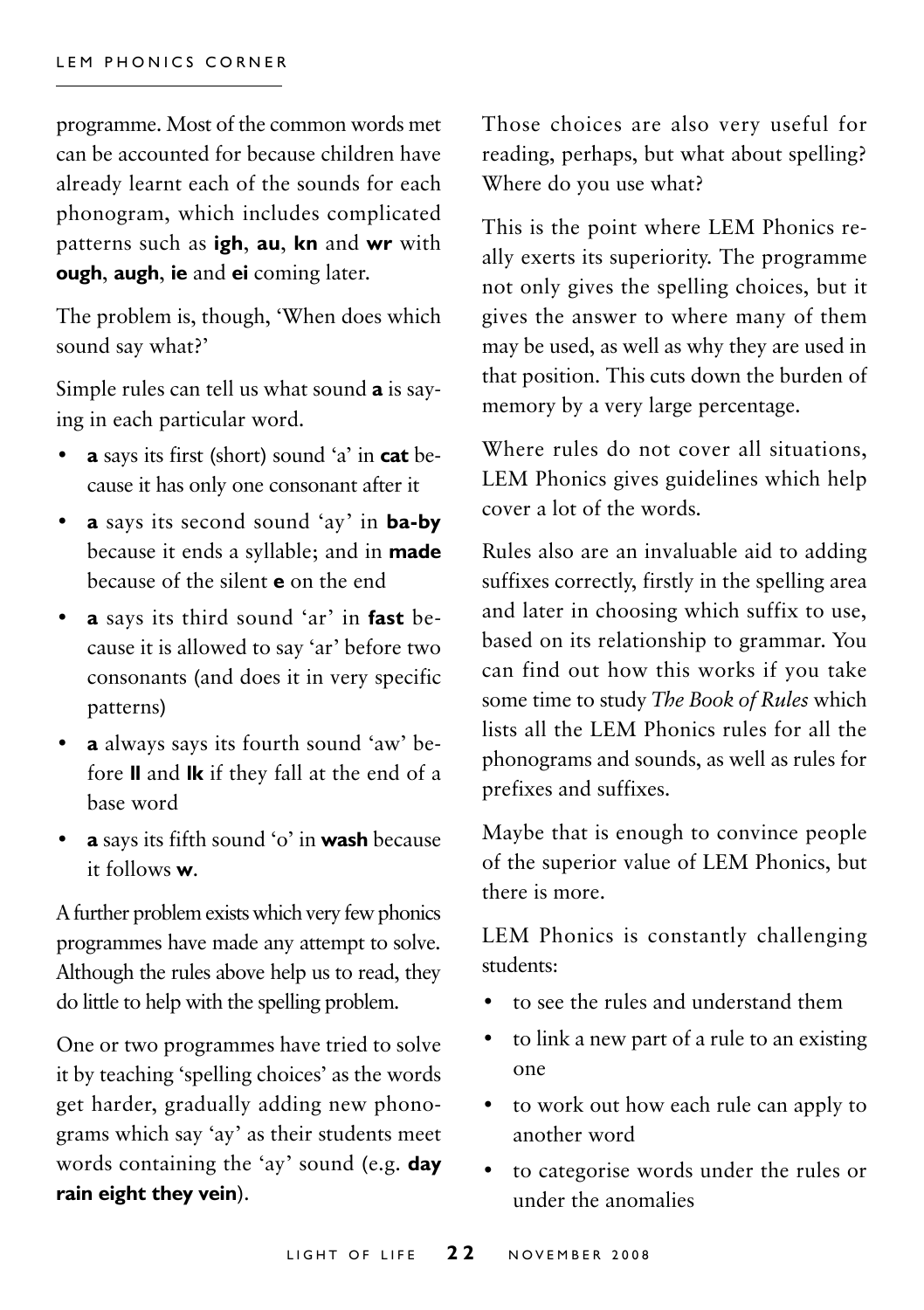• to choose knowingly between two samesounding suffixes.

All this activity is not only building their spelling knowledge and developing higher language skills, but it is also heightening their ability to think analytically and to apply logic.

When this type of activity is constantly in play, stretching the brain and developing more neural passages, how can it be constrained to just the literacy area? Of course it will break forth into other areas, making maths, science and most other subjects easier to tackle as well.

The LEM Phonics Manual lists more of the distinctive attributes of the LEM Phonics programme:

- Emphasis on the development of phonemic awareness skills
- Phonograms which cover the full spectrum of sounds and their written representations
- Rapid teaching of all phonograms as essential tools for reading and writing
- Consonant blends (**tr**, **nd**, **st**, etc.) are not taught as one sound
- Strong emphasis on how to blend sounds
- Multi-sensory strategies to benefit all learning orientations
- Emphasis on accuracy and fluency
- Ordered, structured framework
- Early introduction of interesting syntactic text
- Focus on meaning and purpose for learning
- Metacognitive approach to spelling which combines word building, rules and analytical thinking
- Word list covering all usual patterns in spelling as well as exceptions and anomalies
- Use of fingers for graphic clues
- Building new concepts on what is already known
- Teaching awareness of word parts (morphology) and origins (etymology)
- Early training in comprehension
- Emphasis on accountability and review

An encouraging word from a user of LEM Phonics in USA:

I have seen how very superior LEM is to anything offered on this side of the world. Thanks for creating such a terrific program!

My original plan for this edition of *Light of Life* was to continue with the 'good ideas' from users of LEM Phonics. But as I had no response to last edition's invitation, I have had to change the plan. Please still feel free to send in your ideas.

Blessings,

Cochri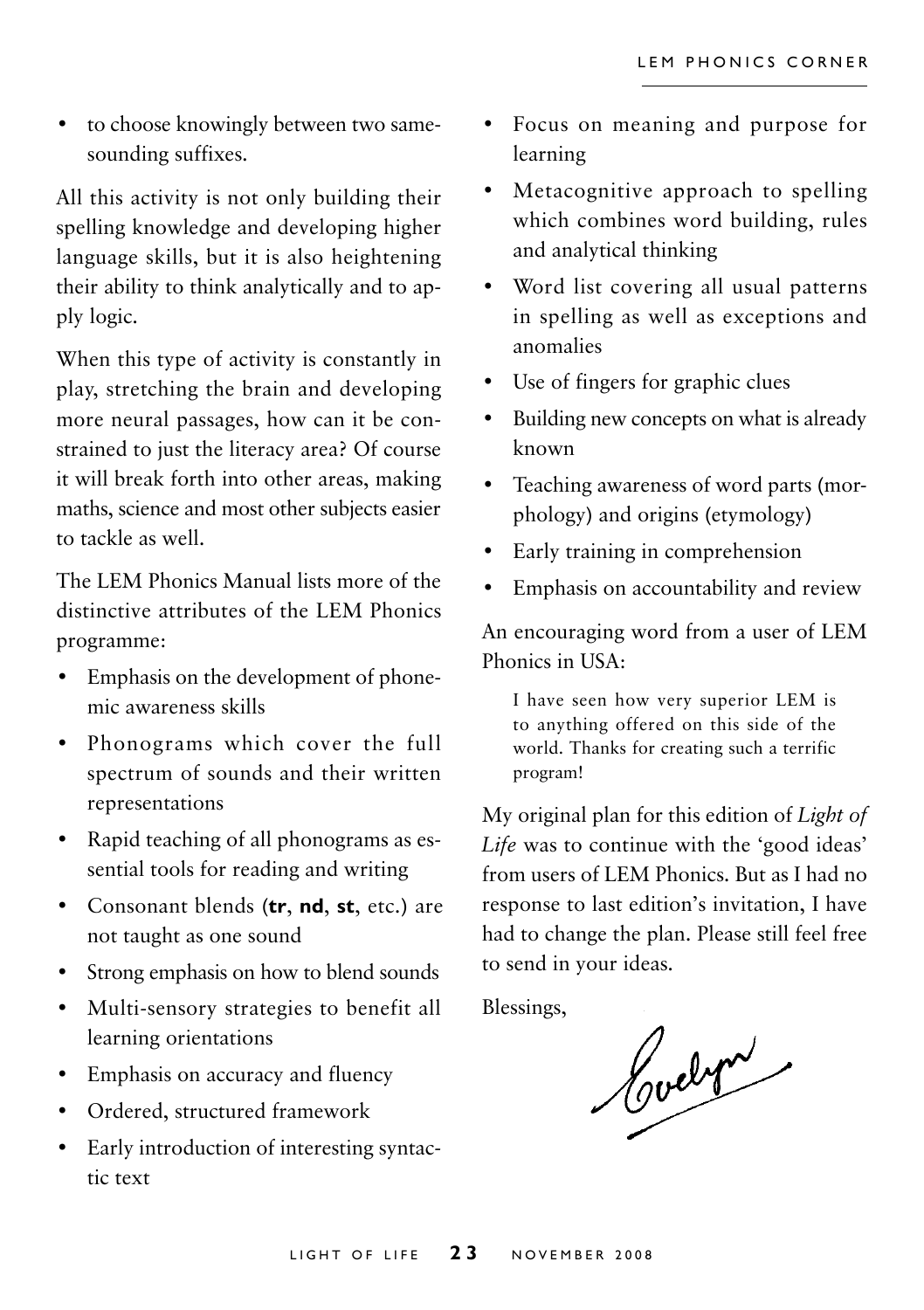# event **calendar**

COMING EVENTS SEMINARS PROGRAMMES UPDATES



## **2009 Programme**

| 9:00 Registration         |
|---------------------------|
| 9:30 Keynote Address      |
| 10:30 Morning Break       |
| $11:00$ Elective sessions |
| $12:00$ Lunch             |
| $1:00$ LEM Phonics        |
| $2:00$ Elective sessions  |
| 4:00 Book Browse and Buy  |
| $5:00$ Close              |

Details and registration forms for all CHESS seminars are available as PDF downloads on our website at **chess.lem.com.au**.

Children are welcome at all CHESS seminars, but they must be quiet and accountable to their parents at all times.

Send your cheques (payable to **CHESS**) to the address shown for eachseminar.

If you are interested in holding a CHESS seminar in your area please contact the LEM office on (02) 6259 3944.

# **CHESS Seminars 2009**

#### **MELBOURNE**

| Date            | Saturday 6 June               |
|-----------------|-------------------------------|
| Venue           | Ashburton Presbyterian        |
|                 | Church, cnr High and High St  |
|                 | Rd Ashburton                  |
| Cost            | Single/Family: \$10/\$20      |
| Send to         | John Angelico                 |
|                 | PO Box 310 MDC                |
|                 | Mt Waverley Vic 3149          |
|                 | Enquiries (03) 9544 8792      |
|                 |                               |
| <b>HOBART</b>   |                               |
| Date            | Saturday 13 June              |
| Venue           | <b>TRA</b>                    |
| Cost            | Single/Family: \$10/\$20      |
| Send to         | <b>LEM</b>                    |
|                 | 200 Florey Drive              |
|                 | Charnwood ACT 2615            |
|                 | Enquiries (02) 6259 3944      |
| <b>BRISBANE</b> |                               |
| Date            | Saturday 27 June              |
| Venue           | St John's Presbyterian Church |
|                 | 23–33 King St, Annerley       |
|                 |                               |
| Cost            | Single/Family: \$10/\$20      |

*Send to* LEM 200 Florey Drive Charnwood ACT 2615

*Enquiries* (02) 6259 3944